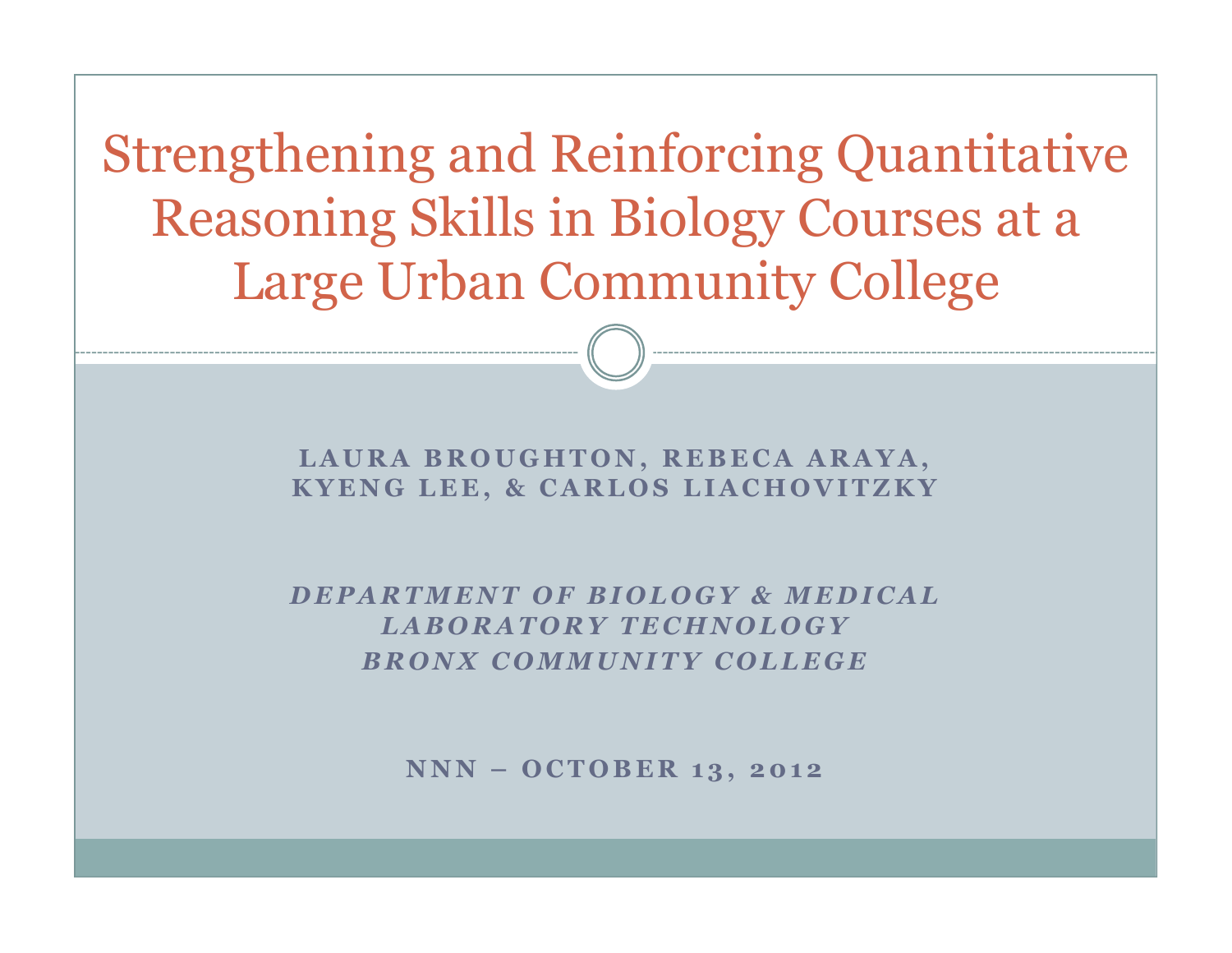### Bronx Community College

#### Urban Campus

- Part of the City University of New York
- o Open enrollment policy
- Aging campus

### Approximately 11,000 students

- o Predominantly low-income and minority
- Most require remedial coursework in math, reading, and writing

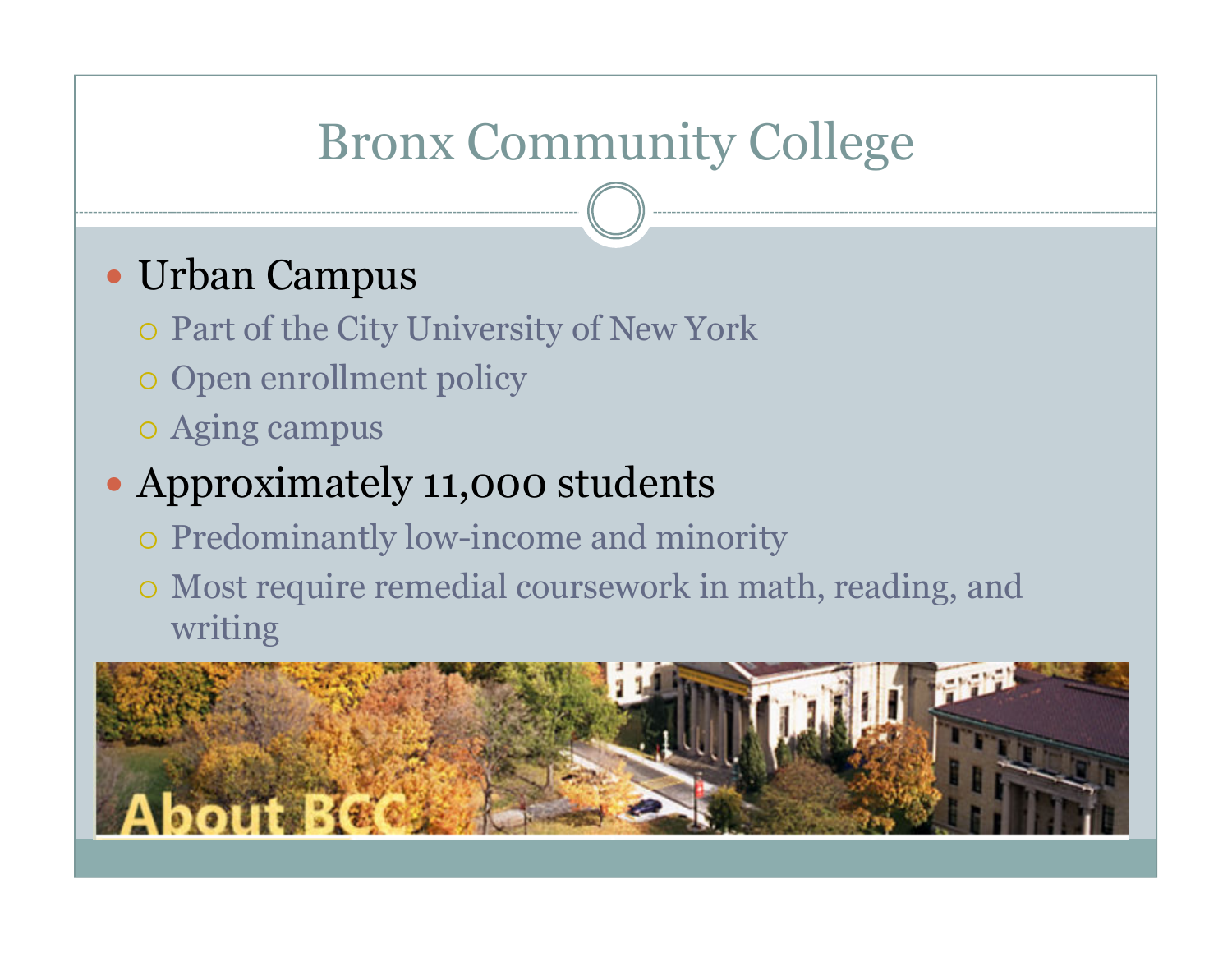#### Project Rationale

- QL skills are essential for understanding biology
- The transfer of skills from one discipline to another by students is a separate skill and is actually less common than educators expect
- Faculty members had made the assumption that students had learned the necessary QL skills prior to taking biology classes and would be able to apply them in a biology setting, but observations proved otherwise
- *Therefore*: Biology faculty members needed to take a more active role in teaching & reinforcing QL skills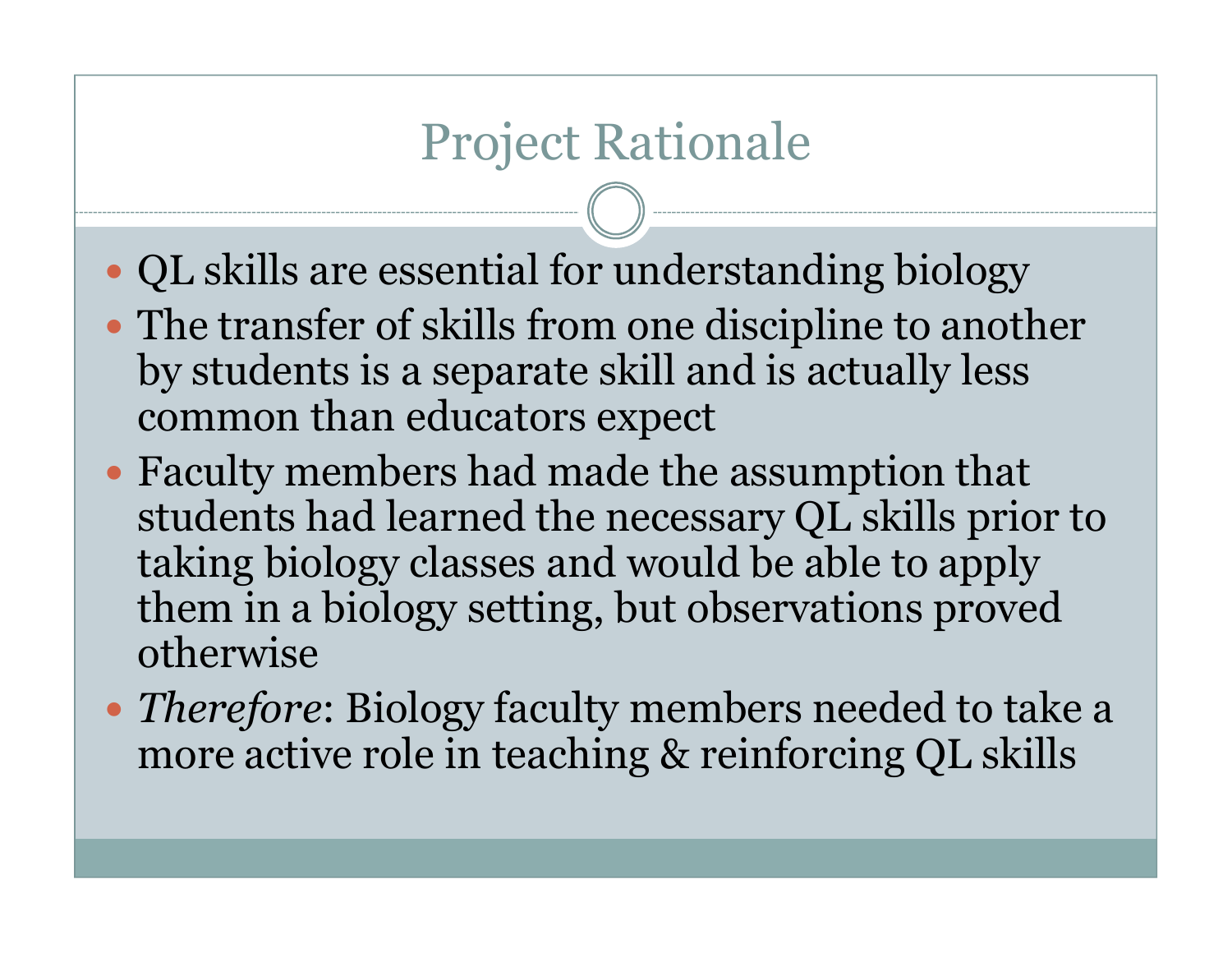### Project Overview

- $\bullet$ Goal: Integrating and reinforcing quantitative reasoning skills
- Courses: Introductory courses taught by multiple professors in multiple sections
- Method:
	- Identify the 1 or 2 of the most important QL skills in each course
	- Integrate several modules into the course that reinforce the same QL skill over the semester
- Assessment: Student learning assessed through cognitive and analytical pre- & post-tests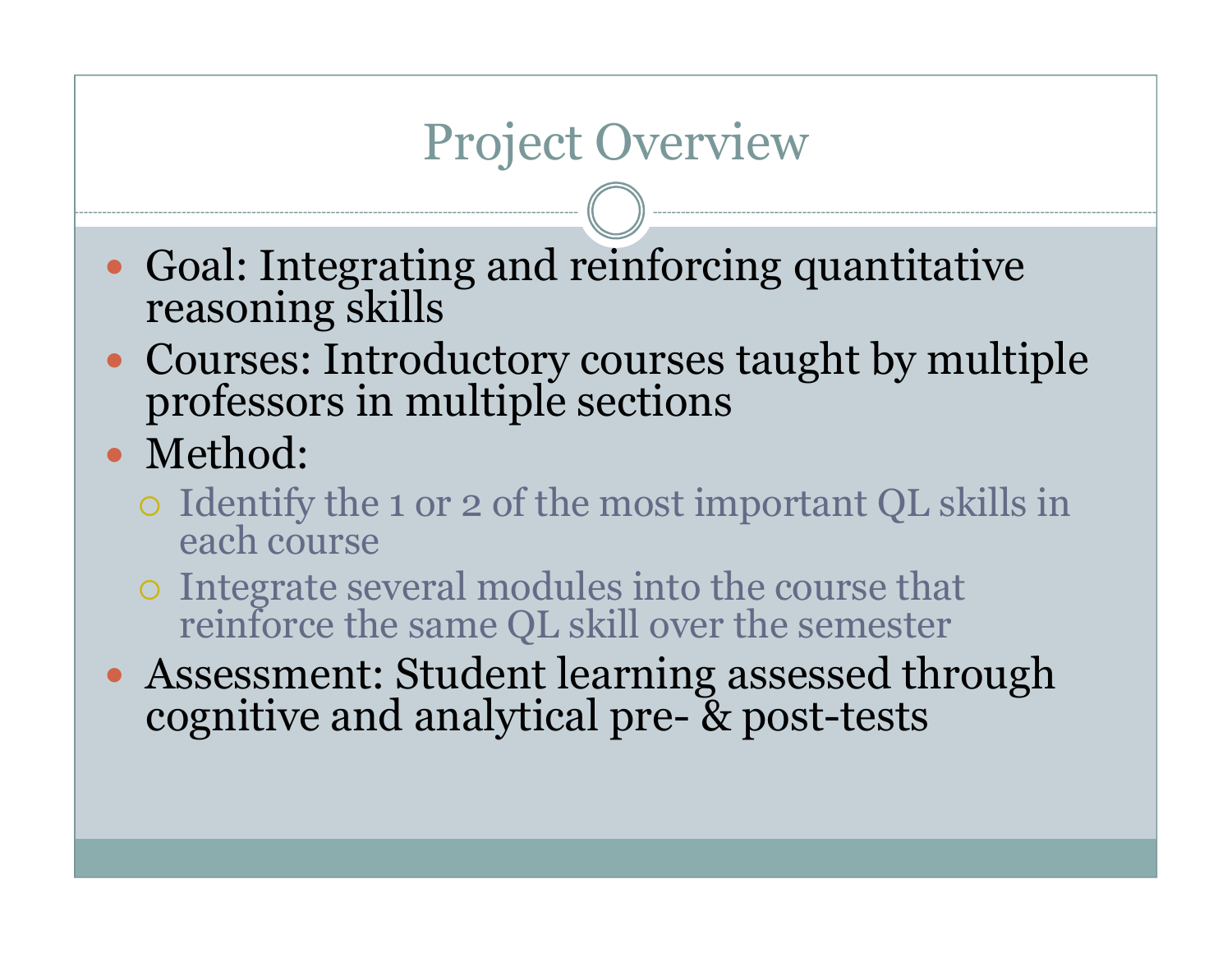| <b>Project Schedule &amp; Participation</b> |                          |                                                          |  |  |
|---------------------------------------------|--------------------------|----------------------------------------------------------|--|--|
| <b>Course</b>                               | <b>First Semester</b>    | 2 <sup>nd</sup> Semester<br><i>(revised)</i><br>modules) |  |  |
| Introductory<br><b>General Biology I</b>    | 8 out of 13 sections     | 10 out of 13<br>sections                                 |  |  |
| Introductory<br><b>General Biology II</b>   | 3 out of 5 sections      | 2 out of 4 sections                                      |  |  |
| Anatomy &<br>Physiology II                  | 10 out of 17<br>sections | 16 out of 19<br><b>Sections</b>                          |  |  |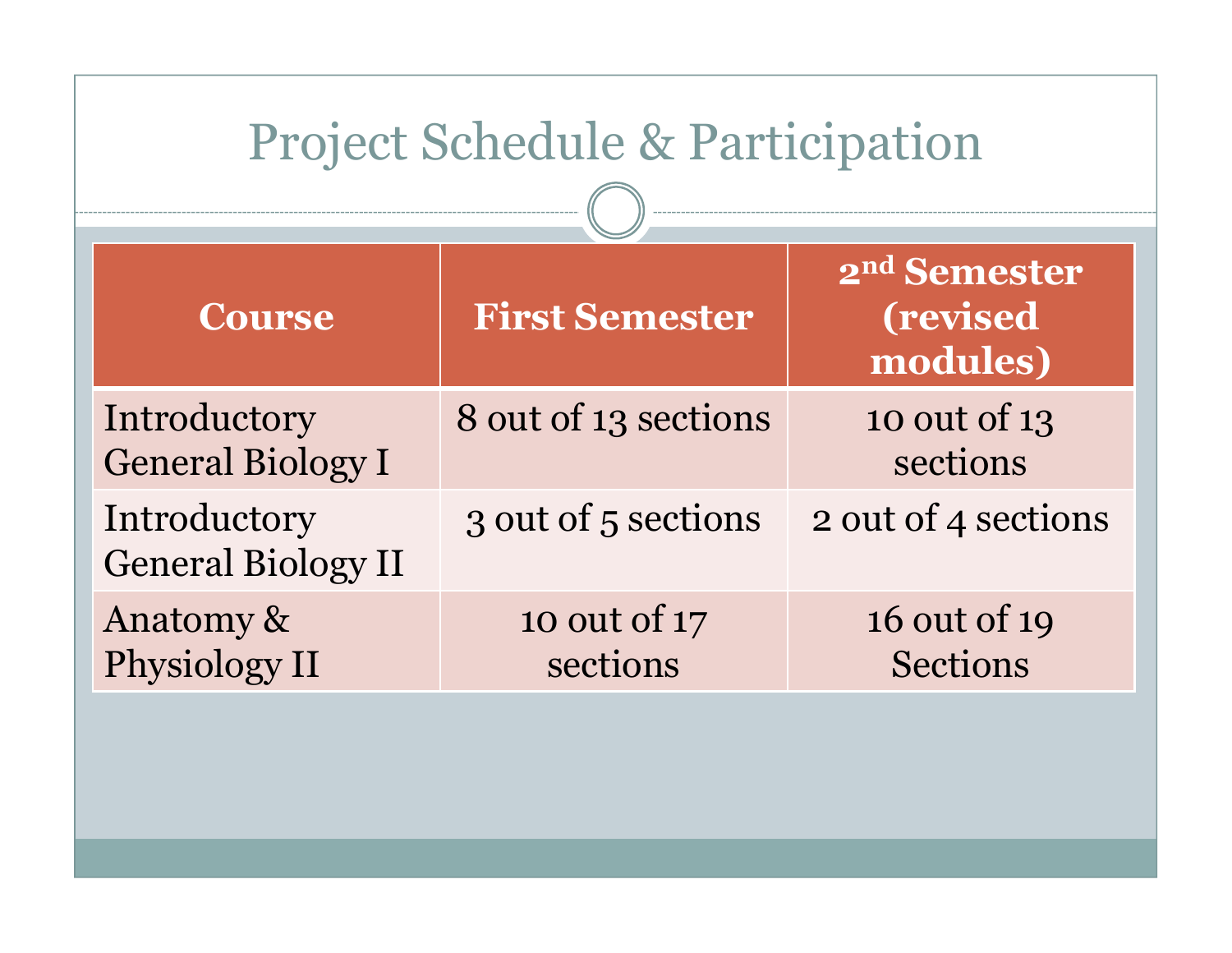# Introductory General BiologyI & II

#### $R$  **<b>CRAPH CREATION**

#### **GRAPH INTERPRETATION**

#### **<sup>P</sup> <sup>R</sup> <sup>O</sup> <sup>B</sup> <sup>A</sup> <sup>B</sup> <sup>I</sup> <sup>L</sup> <sup>I</sup> <sup>T</sup> <sup>Y</sup>**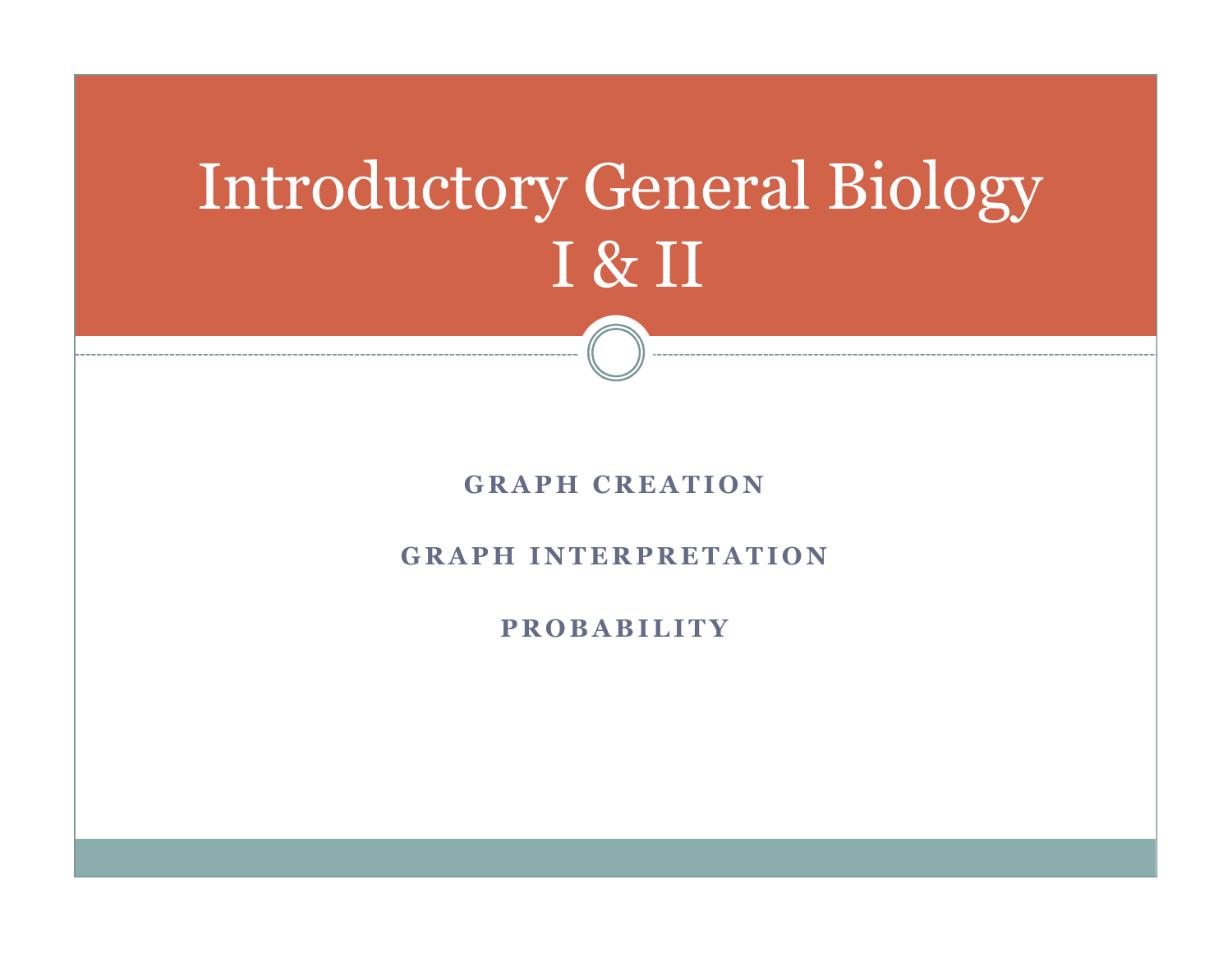#### Introductory General Biology I & II

- $\bullet$ Introductory General Biology, 2-course sequence
- General Biology I is a requirement for Ornamental  $\bullet$ Horticulture, Animal Care, Liberal Arts-Biology
- $\sim$  ~16 sections/semester with ~450 total students per semester
- $\bullet$  Students must have completed all remedial requirements prior to enrolling in this sequence
- Skills emphasized:
	- $\bullet$ Graph interpretation (I & II)
	- Graph creation (I only)
	- Probability (II only)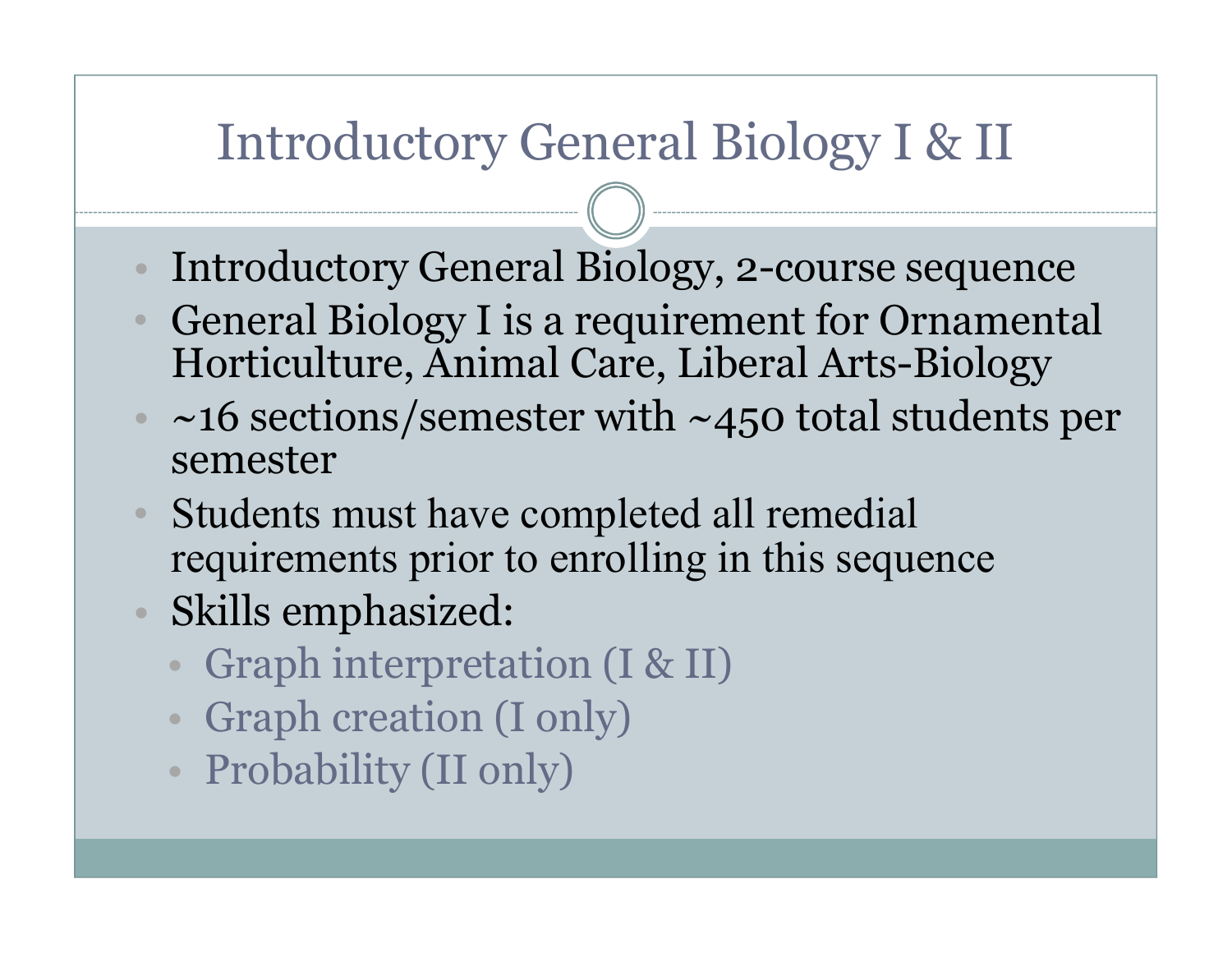## Introductory General Biology - Modules

- $\bullet$ Measurement and the Metric System (distance, mass, volume)
- $\bullet$ The pH Scale and Hydrogen Ion Concentration (graph interpretation)
- $\bullet$ The Protein Concentration Curve (graph creation)
- $\bullet$ Osmosis (graph creation and calculating the rate of osmosis)
- $\bullet$ Enzymes (graph creation)
- $\bullet$ The Photosynthesis Lab (graph creation)
- $\bullet$ • The Skeletal System – Bone Health (graph interpretation)
- $\bullet$ The Fetal Pig (graph creation)
- $\bullet$ Meiosis (graph interpretation)
- $\bullet$ Simple Genetics Problems (probability)
- $\bullet$ The Hyperfly Lab (probability)
- $\bullet$ Difficult Genetics Problems (probability)
- $\bullet$ DNA Fingerprinting – Determining DNA Fragment Size (graph interpretation)
- $\bullet$ Bacterial Transformation (calculating transformation efficiency)
- $\bullet$  Human Evolution and Adaptation (measuring skull features using calipers, averaging)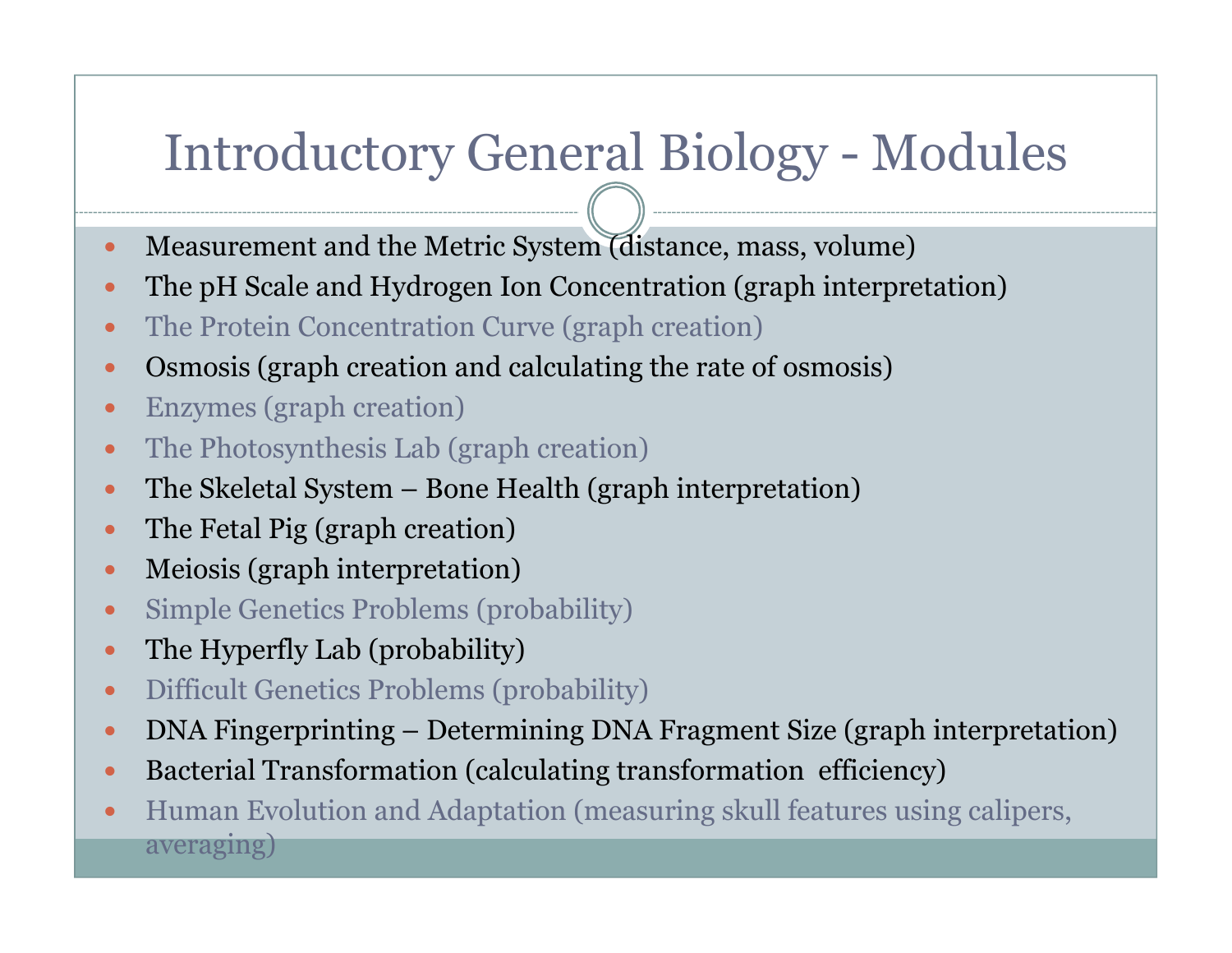## Example module – Graph Interpretation

- 1)What is the UNIT of the independent variable?
	- a)<sup>10</sup>
	- Massb)
	- Timec)
	- d)grams
	- e)years
- 2) What is the dependent variable?
	- a)Factors
	- b)Age
	- Bone massc)
	- d)Potential
	- e)Menopause



- 3) Which of the following statements BEST summarizes the main conclusion that you can draw from this graph?
	- a)Bone mass increases with age
	- Bone mass decreases with ageb)
	- Inadequate lifestyle factors (not enough calcium, not enough weight-bearing exercise) reduce bone massc)
	- Men have higher bone density than womend)
	- ) The onset of menopause increases bone mass e)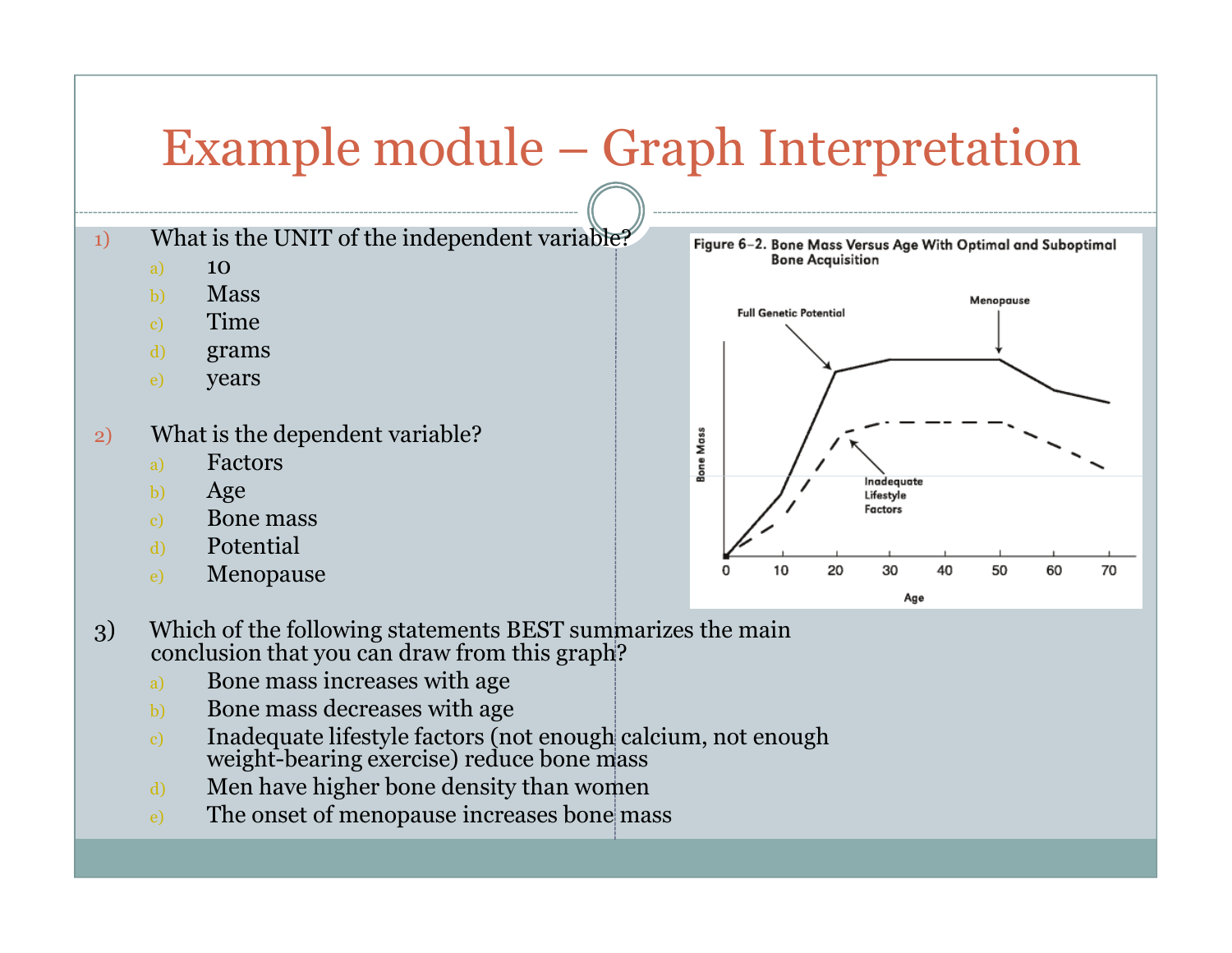### Example module – Graph Creation

- During the Osmosis lab, students:
- Set up the experiment
- Measure mass & record in table
- Calculate the rate of osmosis
- $\bullet$ Graph data
- $\bullet$  Answer questions interpreting the data/graphs

|                      | Bag#l              |                                                                                     | Bag#2              |                                                                                                 | $Bag \#3$          |                                                                                        |  |
|----------------------|--------------------|-------------------------------------------------------------------------------------|--------------------|-------------------------------------------------------------------------------------------------|--------------------|----------------------------------------------------------------------------------------|--|
| <b>Time</b><br>(min) | <b>Mass</b><br>(g) | <b>Rate of Osmosis</b><br>(g/min)                                                   | <b>Mass</b><br>(g) | <b>Rate of Osmosis</b><br>(g/min)                                                               | <b>Mass</b><br>(g) | <b>Rate of Osmosis</b><br>(g/min)                                                      |  |
| $\bf{0}$             |                    | N/A                                                                                 |                    | N/A                                                                                             |                    | N/A                                                                                    |  |
| 15                   |                    | (Bag#1 mass at 15<br>$min - Bag #1 mass$<br>at $0 \text{ min}$ $/ 15 \text{ min}$   |                    | (Bag#2 mass at 15<br>$min - Bag #2 mass$<br>at $0 \text{ min}$ $/ 15 \text{ min}$               |                    | $(Bag \#3 mass at 15$<br>$min - Bag \#3 mass$<br>at $0 \text{ min}$ $/ 15 \text{ min}$ |  |
| 30                   |                    | (Bag#1 mass at 30)<br>$min - Bag$ #1 mass<br>at $0 \text{ min}$ $/ 30 \text{ min}$  |                    | (Bag#2 mass at 30<br>$min - Bag$ #2 mass<br>at $0 \text{ min}$ $/ 30 \text{ min}$               |                    | (Bag #3 mass at 30)<br>$min - Bag$ #3 mass<br>at $0 \text{ min}$ $/ 30 \text{ min}$    |  |
| 45                   |                    | (Bag #1 mass at 45)<br>$min - Bag #1 mass$<br>at $0 \text{ min}$ $/ 45 \text{ min}$ |                    | $(Bag \#2 \text{ mass at } 45)$<br>$min - Bag$ #2 mass<br>at $0 \text{ min}$ $/ 45 \text{ min}$ |                    | $(Bag \#3$ mass at 45<br>$min - Bag$ #3 mass<br>at $0 \text{ min}$ $/ 45 \text{ min}$  |  |
| 60                   |                    | (Bag #1 mass at 60)<br>$min - Bag#1 mass$<br>at $0 \text{ min}$ / 60 min            |                    | $(Bag \#2 \text{ mass at } 60)$<br>$min - Bag #2 mass$<br>at $0 \text{ min}$ / 60 min           |                    | $(Bag \#3 mass at 60)$<br>$min - Bag$ #3 mass<br>at $0 \text{ min}$ / 60 min           |  |

Rate of Osmosis (g/min)

#### Graph 9.4A.



Graph 9.4B.



Time (min)

Time (min)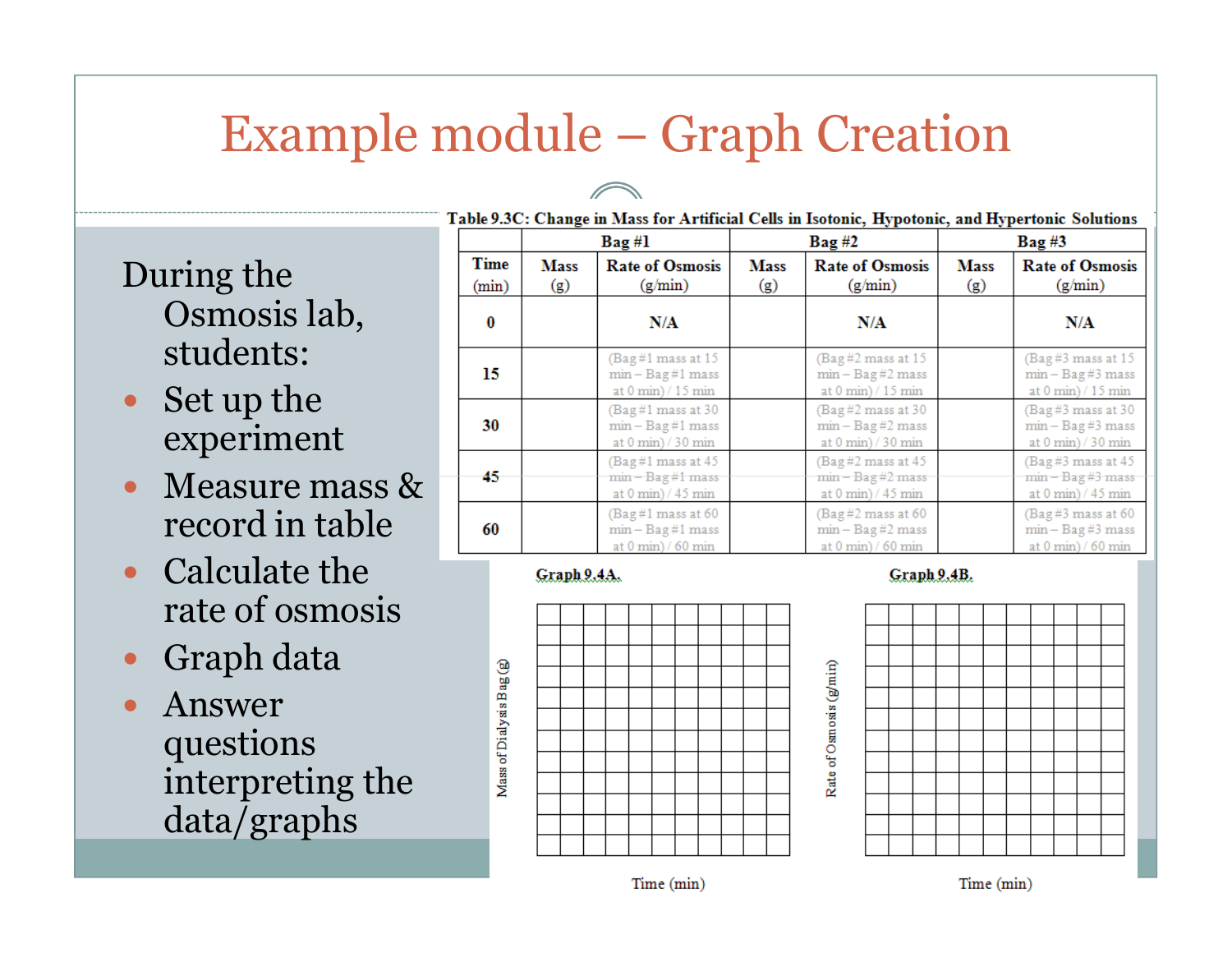## Introductory General Biology Assessment

- Oral evaluation during class based on whether<br>The students can answer questions related to the students can answer questions related to grap<sup>h</sup> interpretation
- $\bullet$  Administration of pre- and post- tests to evaluate:
	- a) Students' self-confidence (3 to 4 cognitive questions)
	- b) Student's skill levels (4 to 5 analytical questions)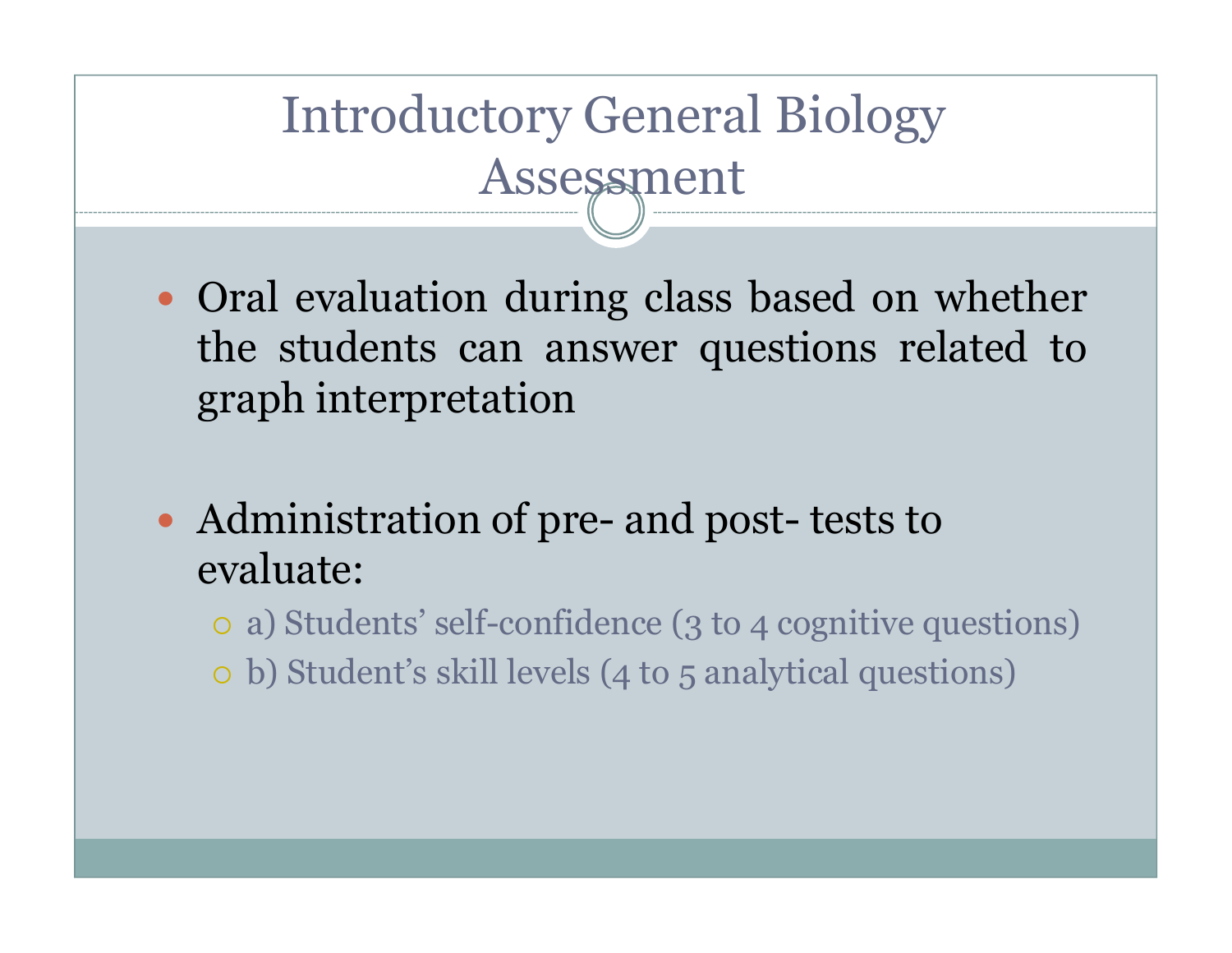#### Assessment: self-confidence

|                | A- Pre-Self-Perception Survey - Select the description that best fits your comfort level with the math skill.                                                                                                         |                        |                          |                |                  |                          |               |
|----------------|-----------------------------------------------------------------------------------------------------------------------------------------------------------------------------------------------------------------------|------------------------|--------------------------|----------------|------------------|--------------------------|---------------|
|                |                                                                                                                                                                                                                       | confident<br>ķ<br>Feel | <b>ponfident</b><br>Feel | sure<br>Am not | insecure<br>Feel | yery<br>insecure<br>Feel | Have no clue  |
|                | that I can understand and<br>explain a line graph. At right is an example<br>line graph:                                                                                                                              | O                      | O                        | O              | O                |                          | O             |
| 2              | that I can make a line graph correctly (which<br>includes appropriately assigning a title to the graph, labeling<br>the axes properly, deciding the right units and scale, and<br>drawing the graph from given data). | O                      | O                        | O              | $\epsilon$       |                          | Ω             |
| s              | that I can use arithmetic (addition, subtraction,<br>multiplication, and division) to determine answers to real-<br>world questions (like which grocery store has the best prices).                                   |                        | Ω                        | O              | O                |                          | Ω             |
| $\overline{4}$ | that I understand and can determine the<br>probability of events occurring (like the probability of two<br>parents having a blond child).                                                                             | Ω                      | O                        | O              | $\Omega$         |                          | $\mathcal{C}$ |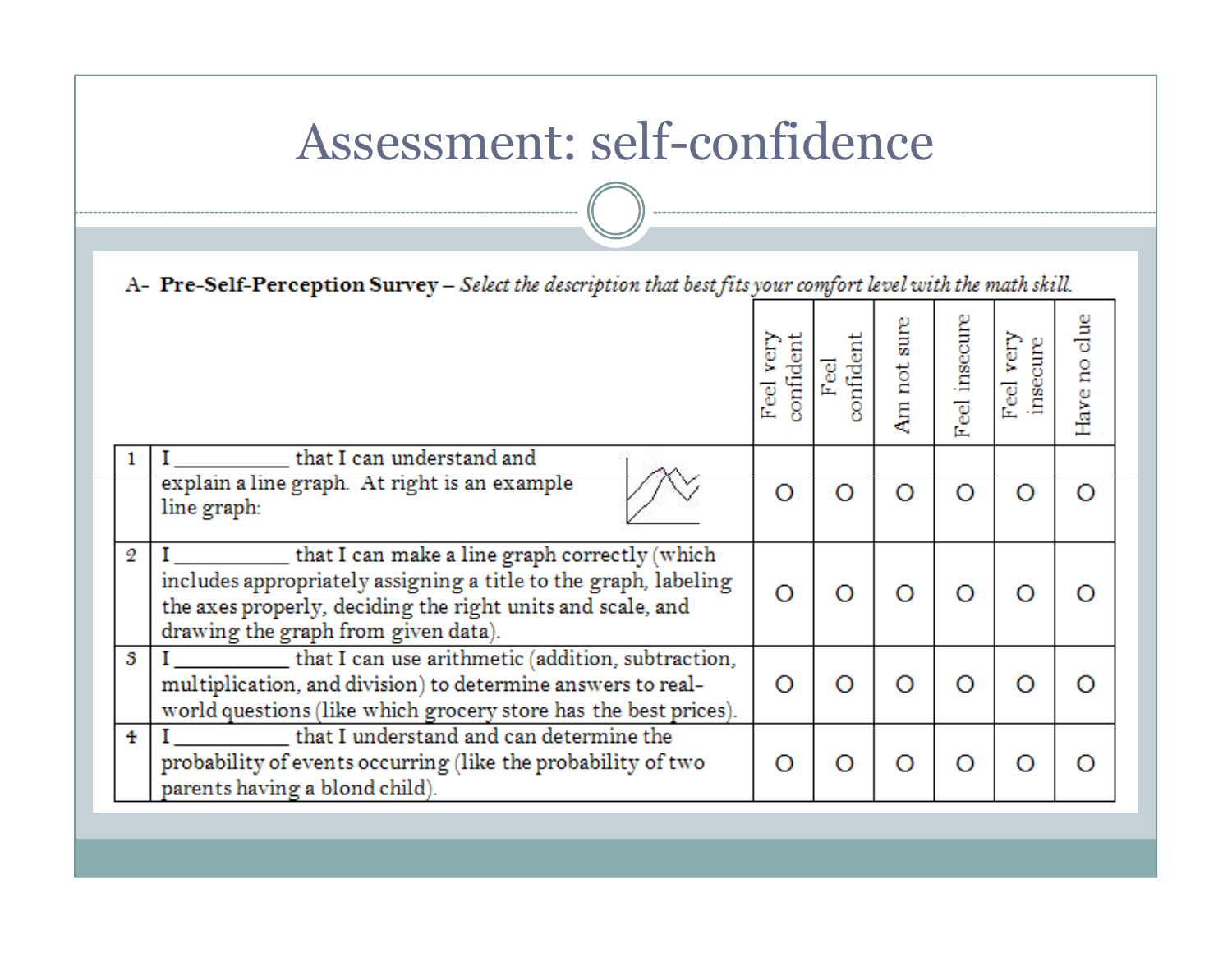### Assessment: QL Skills (Gen Bio I only)

- 4. You run to the store to pick up soda on the way to a friend's party. The 12-packs are on sale for \$4.29 each. Assume there's no tax on beverages. You want to get as many different types of soda as possible - and there are 6 types at the store. You have one \$20 bill, one \$5 bill and two \$1 bills. Can you get all 6 types of soda? If you can, which of the bills do you need to use? If you can't, how many types can you get?
	- a. No, you can only buy 5 of the 6 types of soda
	- b. Yes, you can buy all 6 types using the \$20 bill and two \$1 bills
	- c. Yes, you can buy all 6 types using the \$20 bill and the \$5 bill
	- d. Yes, you can buy all 6 types using the \$20 bill, the \$5 bill, and one \$1 bill
	- e. Yes, you can buy all 6 types using all of the bills

5. You run a series of standards on the spectro-photometer & get the following data. Graph the protein concentration curve. Be sure to label the axes appropriately. In addition, identify the independent and dependent variables.

|   | standard   Protein conc (mg/l) | Absorbance |
|---|--------------------------------|------------|
|   |                                |            |
| 9 | 100                            | 0.1        |
|   | 200                            | 0.4        |
|   | 500                            | 0.5        |
|   | 400                            | 0.8        |
|   | 500                            | 0.9        |

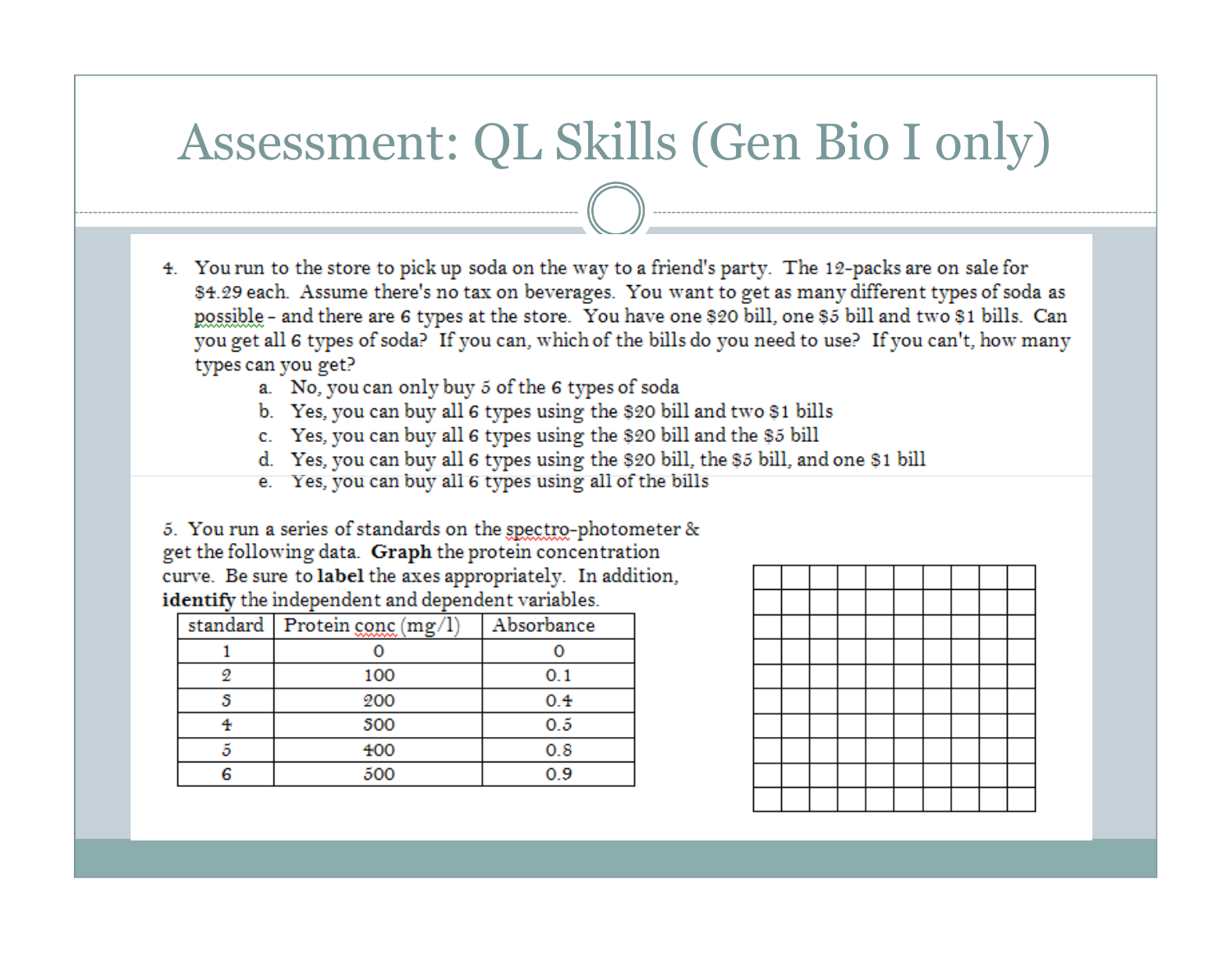#### Assessment: QL Skills (Gen Bio II only)

5. The DNA molecule only has four nitrogenous bases (A, C, T, & G). A and T are always present in equal amounts and C & G are always present in equal amounts. If a DNA molecule has 10% G, then what percentage of A does it have?

| $a_{11}0\%$  | f. 60 $%$ |
|--------------|-----------|
| b.20%        | g. 70%    |
| 6.30%        | h. 80 %   |
| $d_{2,10}$ % | i.90%     |
| e. 50 %      |           |

6. Every human has two copies of each gene - one from his mother & one from his father. So a blue-eyed man would have his genes for eye color symbolized as "bb" and a brown-eyed woman would be symbolized by "BB" or "Bb". If the bb man had a child with a Bb woman, what is the probability that the child will have blue eyes (bb)?

 $b.25%$ d. 75 %  $a.0\%$  $c.50\%$ e.  $100\%$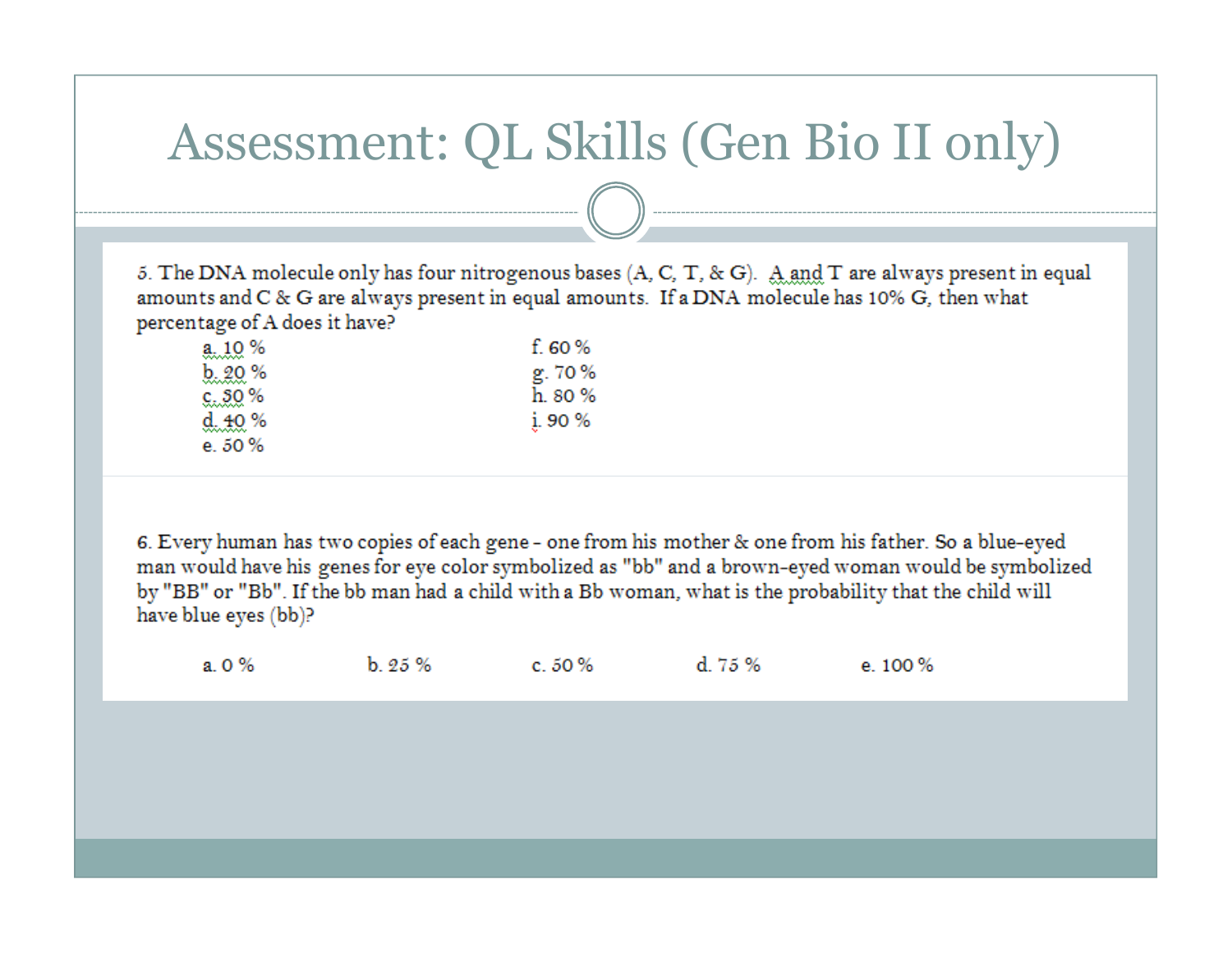#### Assessment: QL Skills (Gen Bio I & II)

0

 $\bullet$  This graph shows the results of a study in which the amount of nitrate in the water at the bottom of a deforested slope (deforested watershed) was compared to the amount of nitrate in the water at the bottom of a slope in which the trees were left alone (control watershed).



- Which is the independent variable in this graph?
	- Control
	- Deforested
	- Nitrate concentration
	- **Time**
	- Tree cutting
- O What is the **UNIT** of the dependent variable in this graph?
	- Concentration
	- $\Omega$ Control
	- $\circ$ Deforested
	- **Liters**
	- Milligrams
	- Milligrams/Liter
	- Year

#### What conclusion does this graph **BEST** illustrate?

- Nitrate is an important limiting nutrient for trees.
- Carbon is more important than Nitrogen.
- $\Omega$ Cutting trees causes deforestation.
- Cutting trees increases the amount of Nitrogen lost from a watershed.
- More rain increases the loss of Nitrate from a watershed.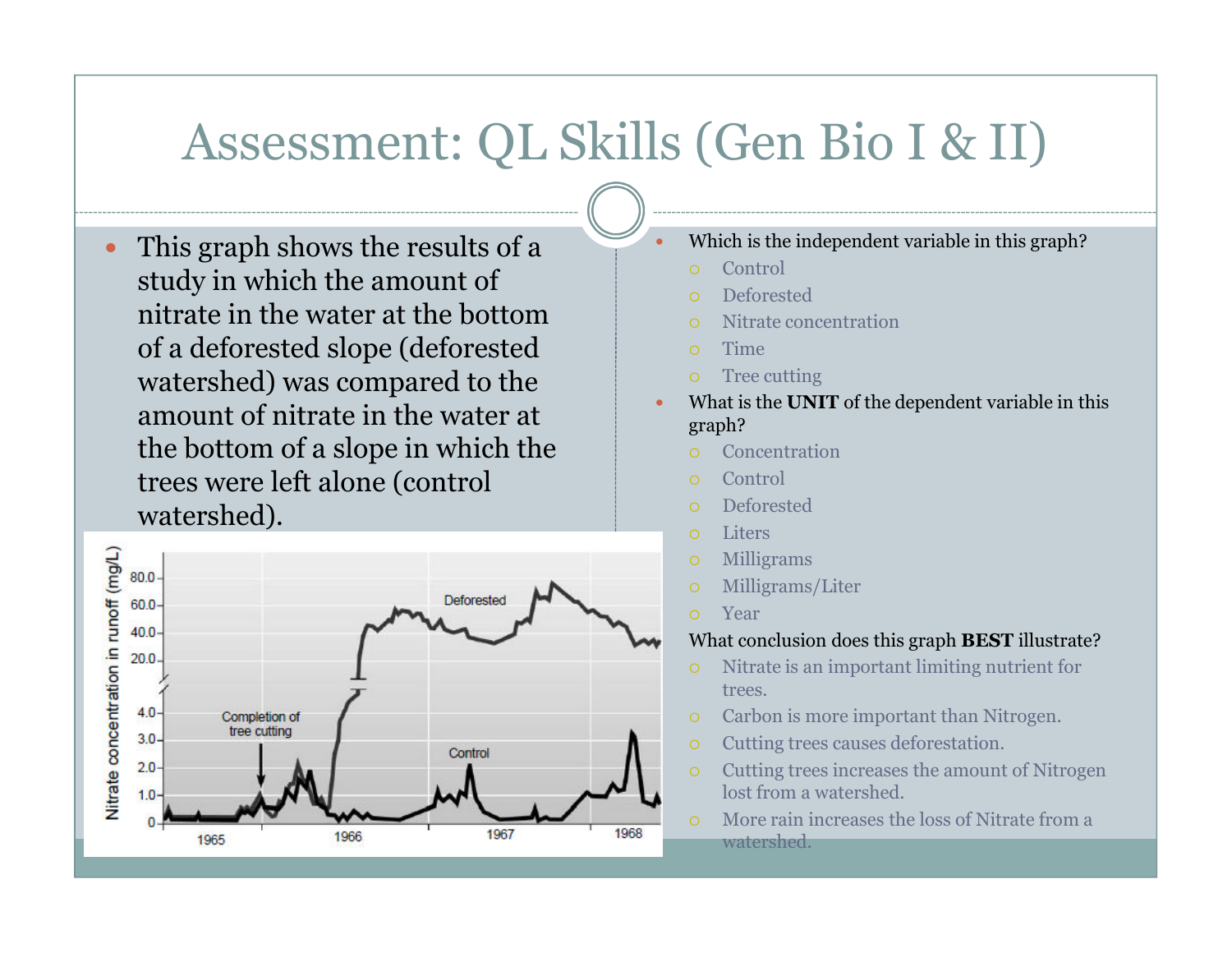

1-feel very confident2-feel confident3-am not sure 4-feel insecure 5-feel very insecure6-have no clue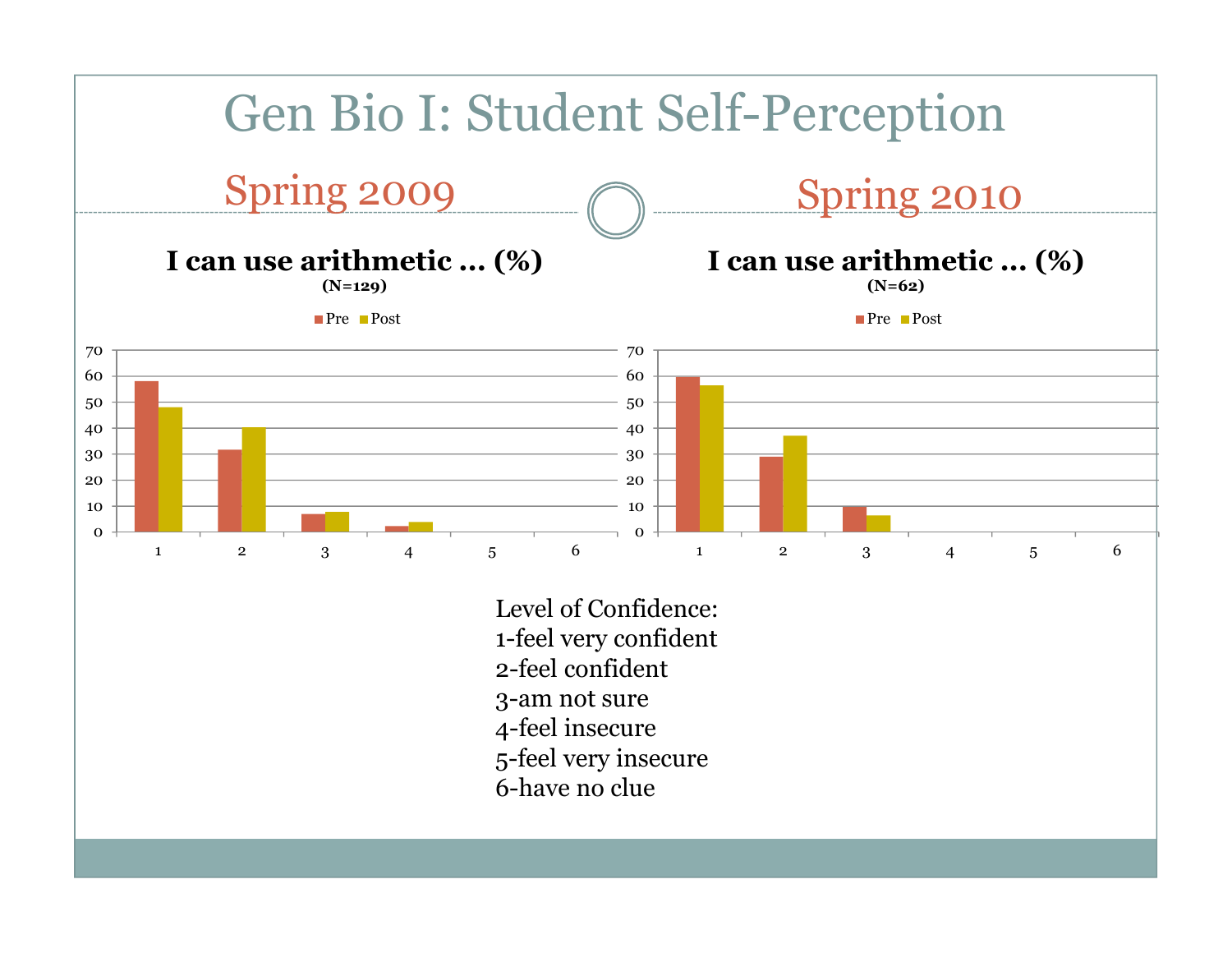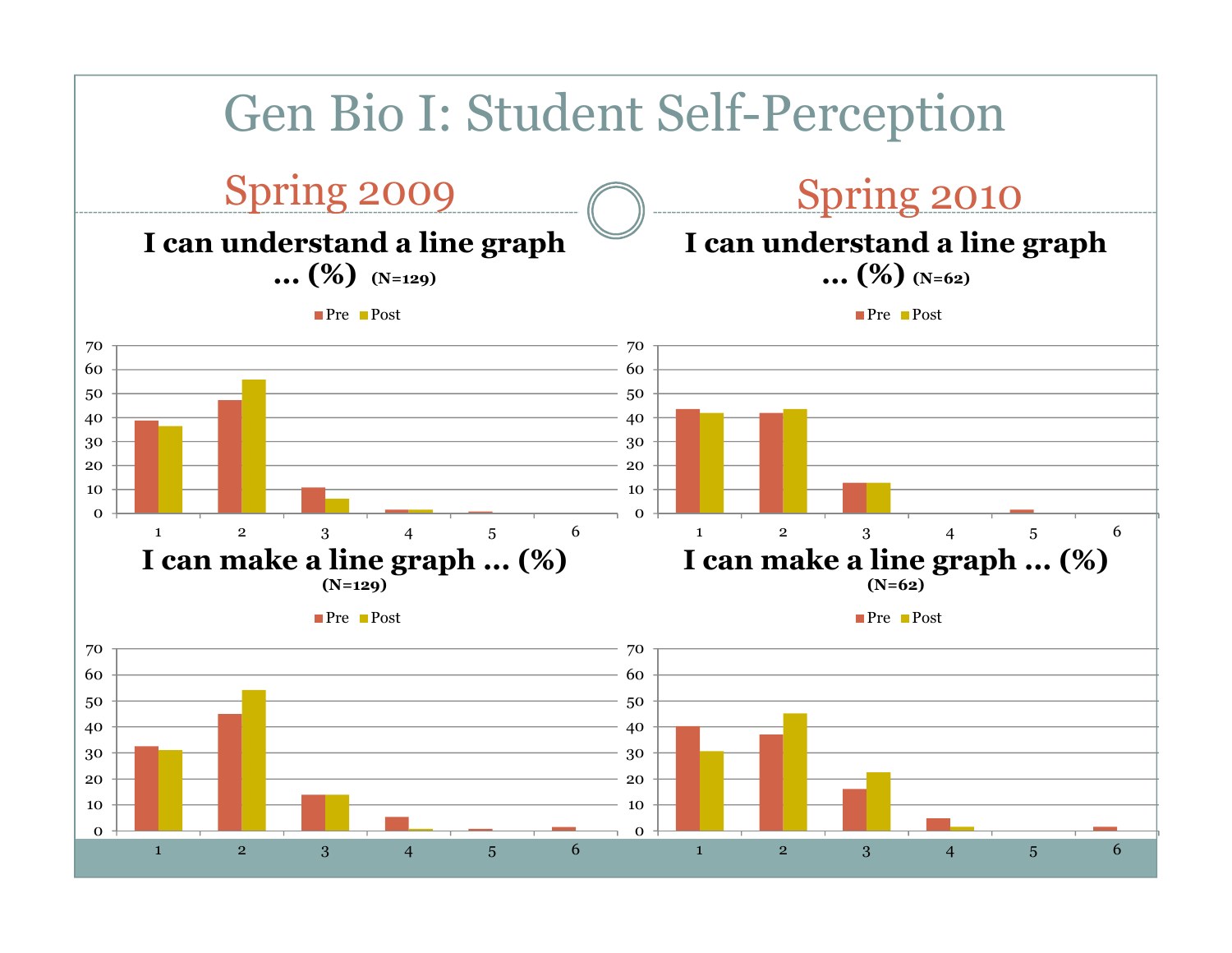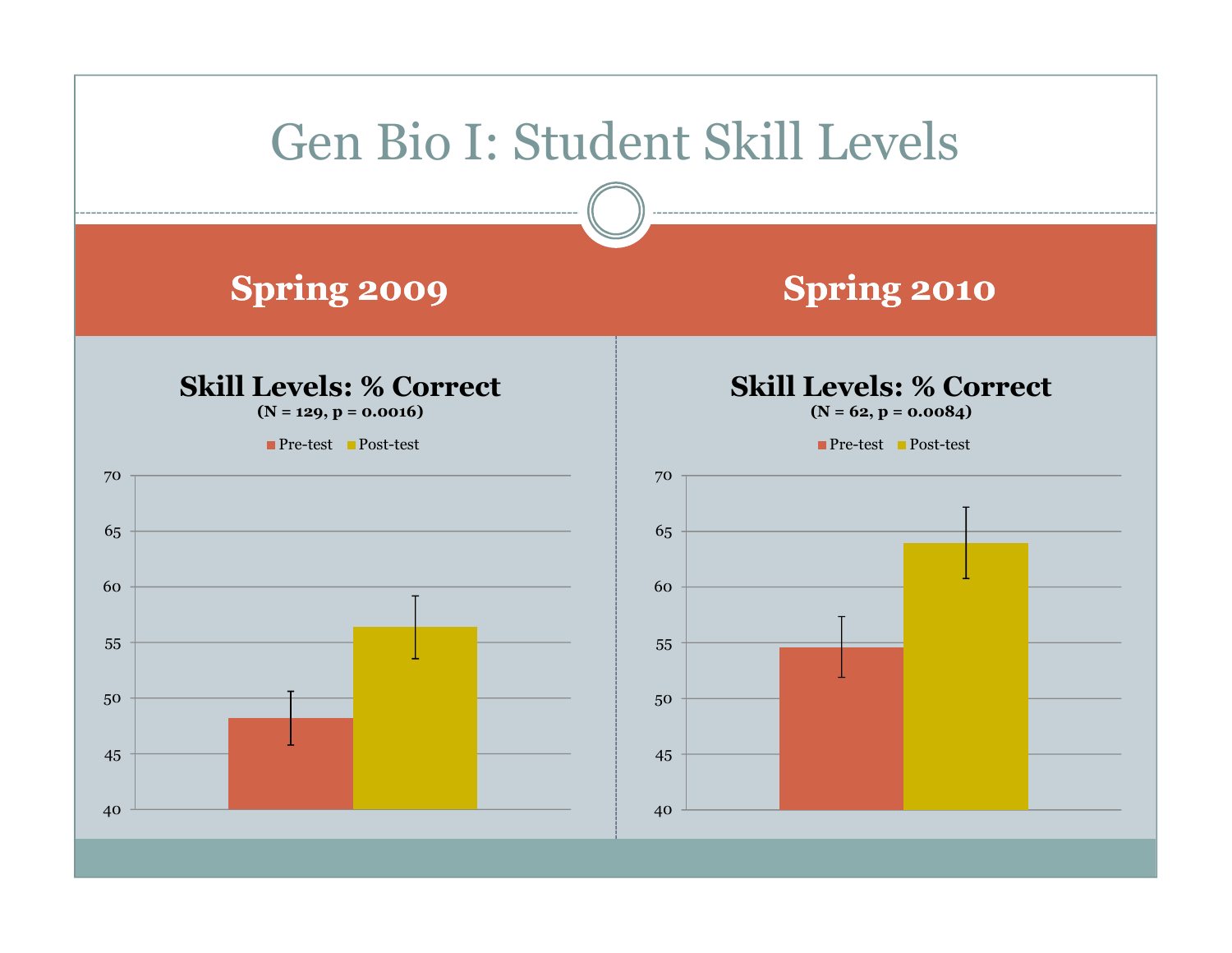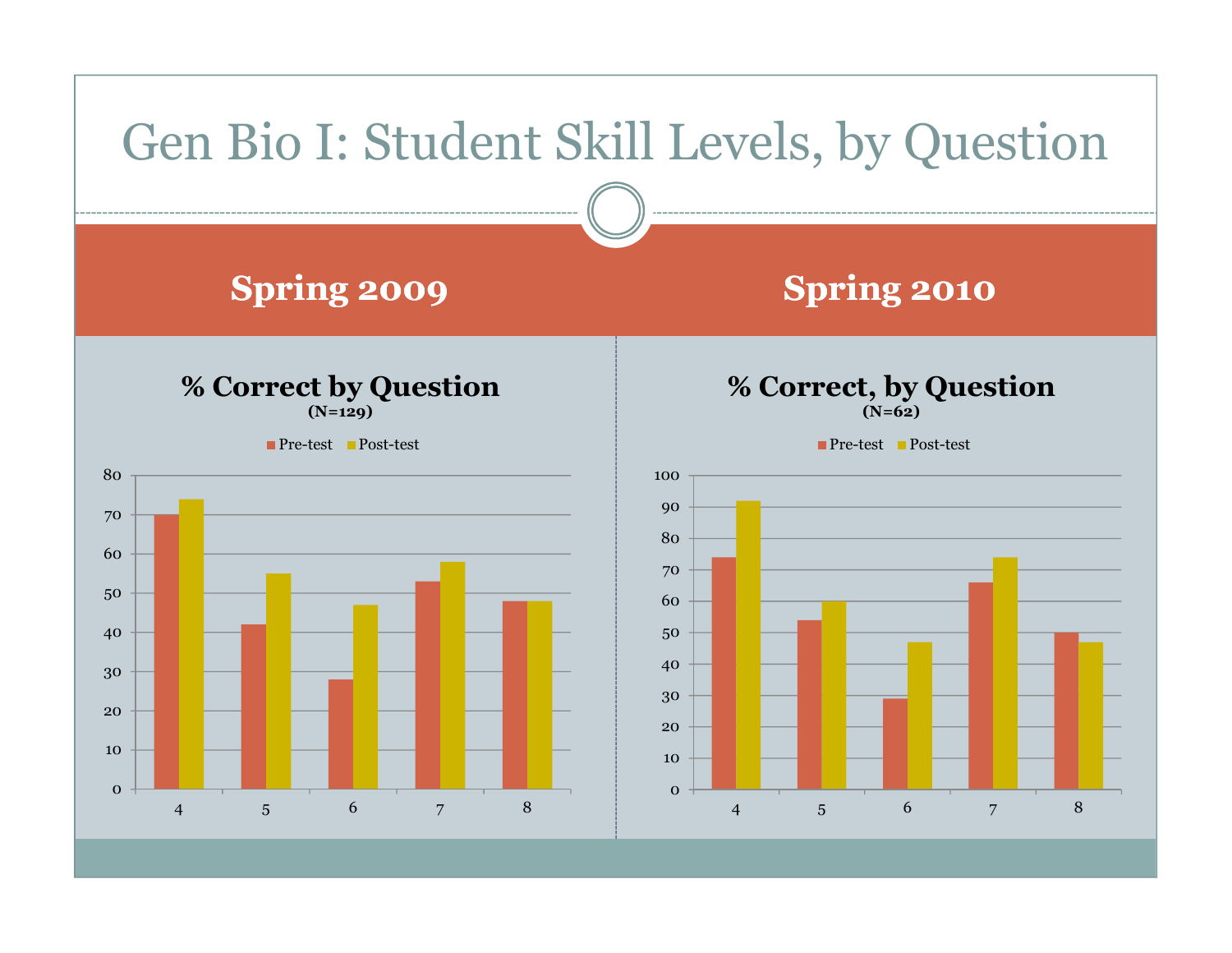#### Gen Bio I: Results

- $\bullet$  All students overestimated skill level, no changes in confidence levels over semester
- $\bullet$  Student scores on the post-test were significantly higher than the pre-test scores both semesters
- $\bullet$  Improved ability to determine which variable was the dependent variable
- $\bullet$ Increased graph creation skills
- $\bullet$ Increased arithmetic skills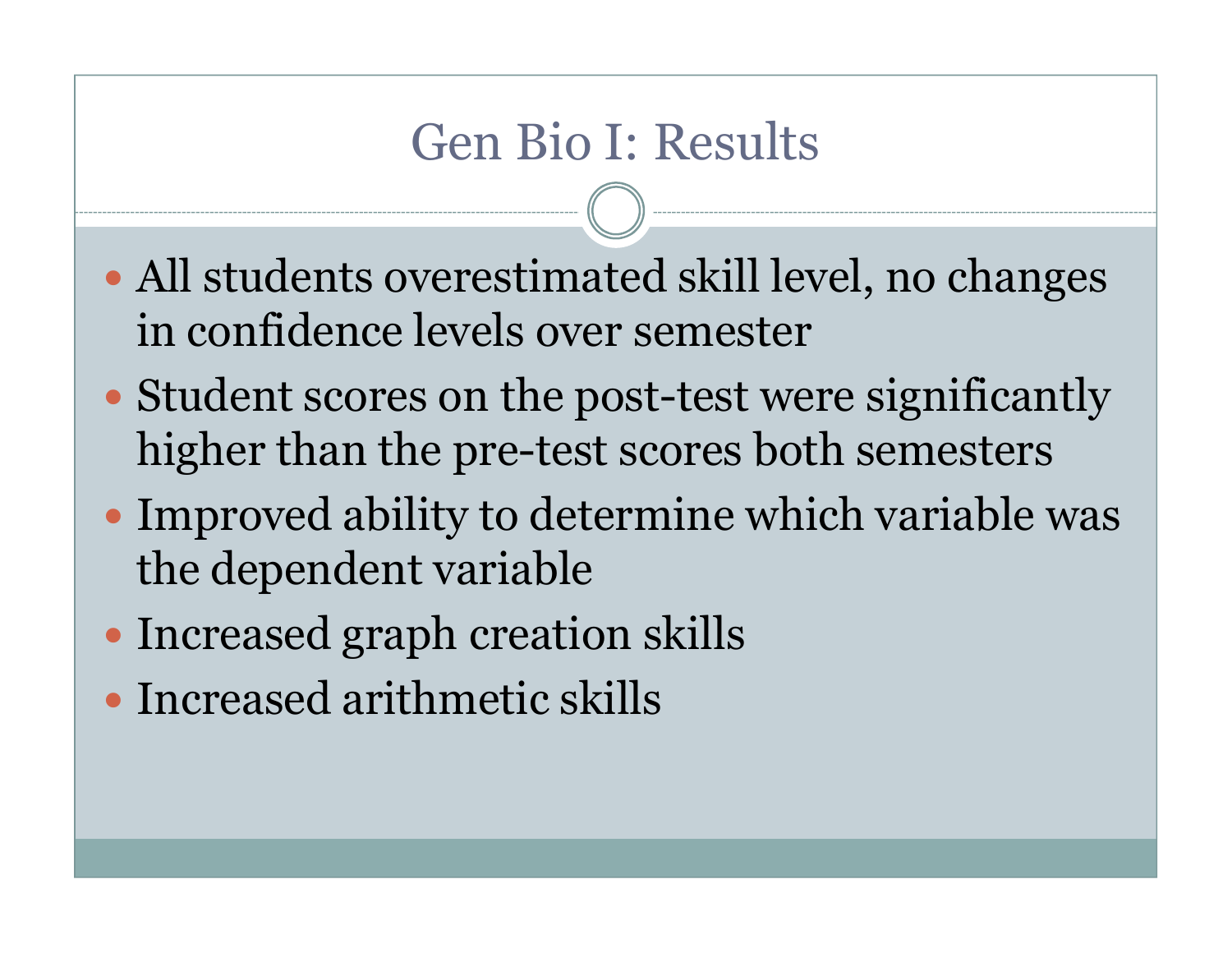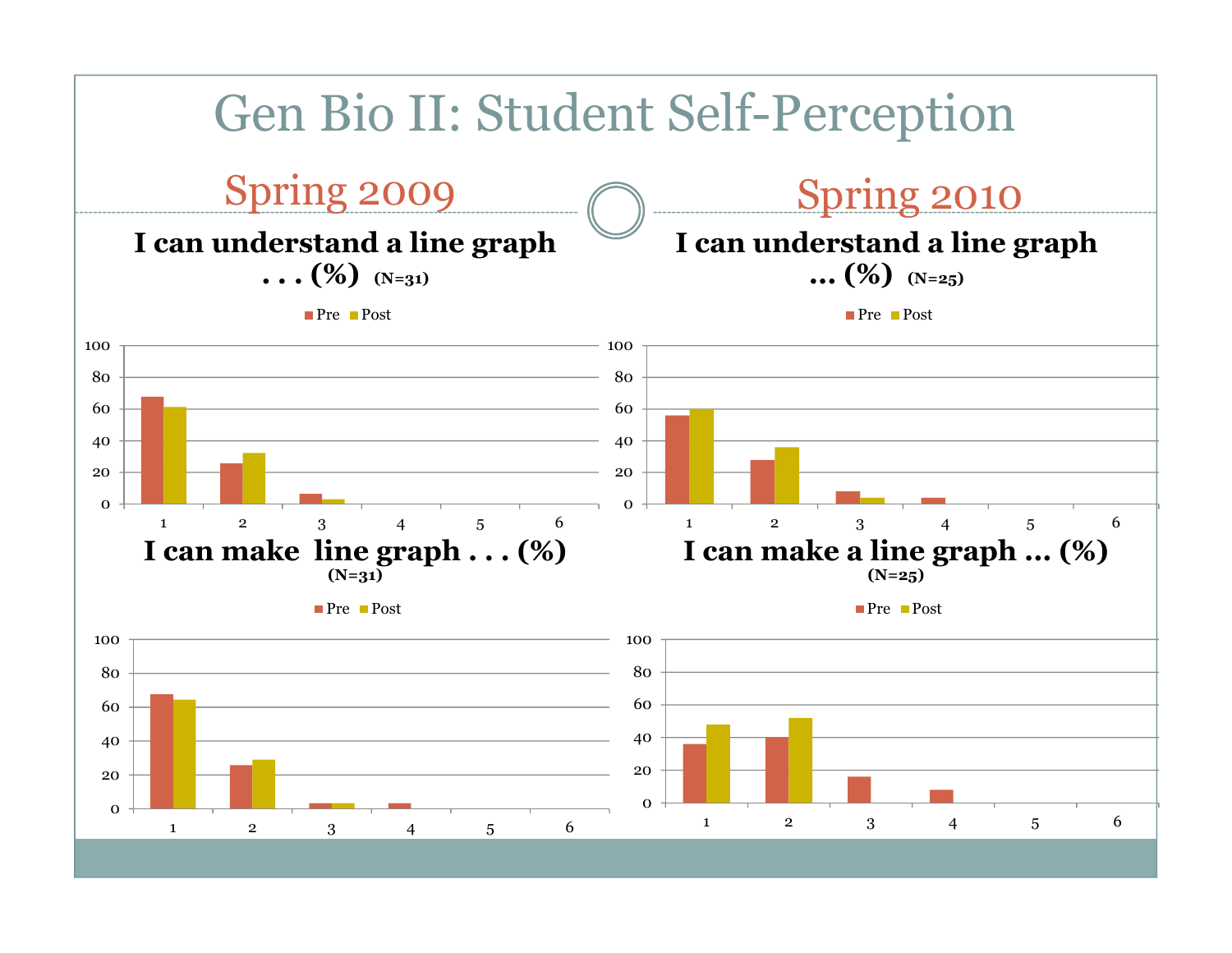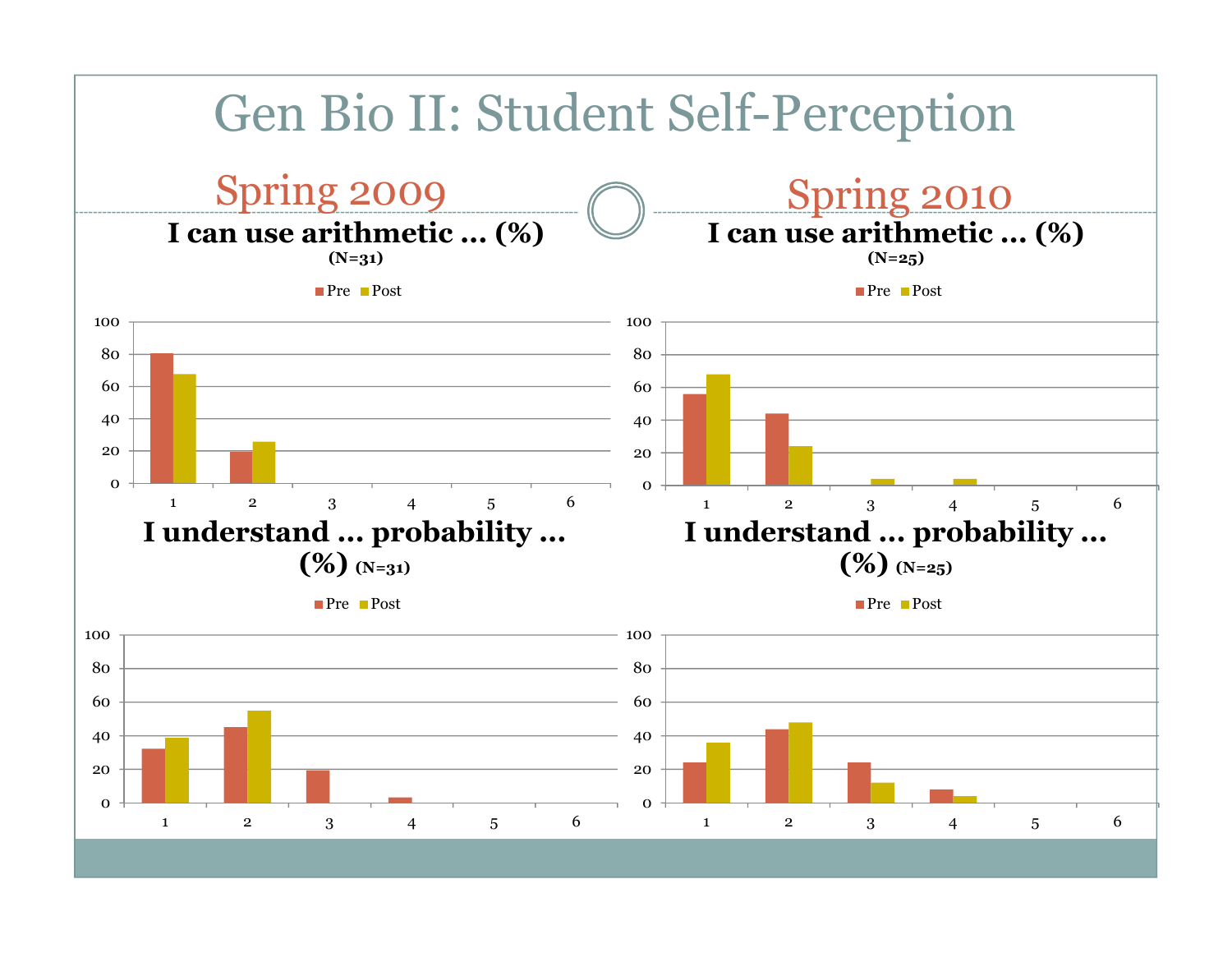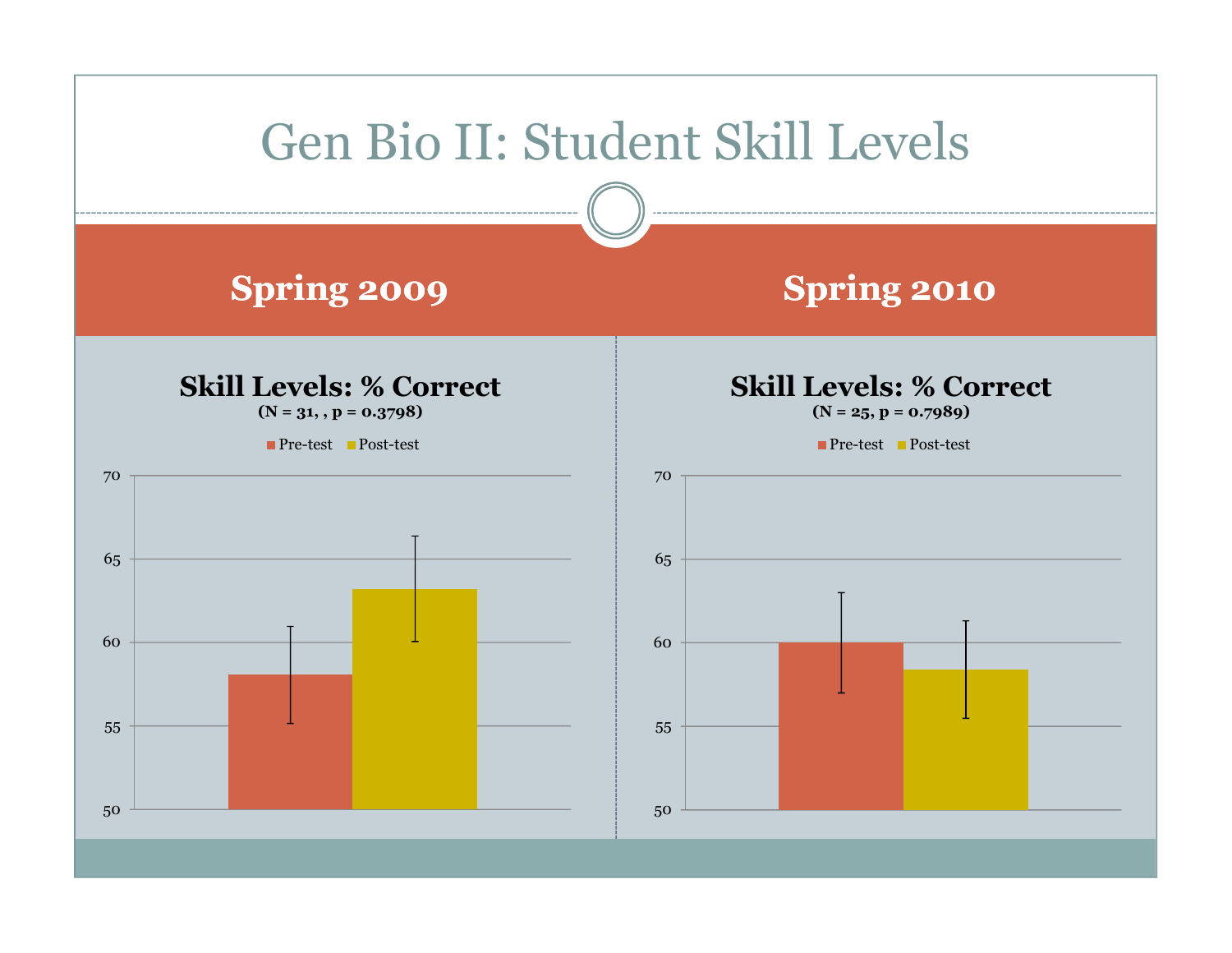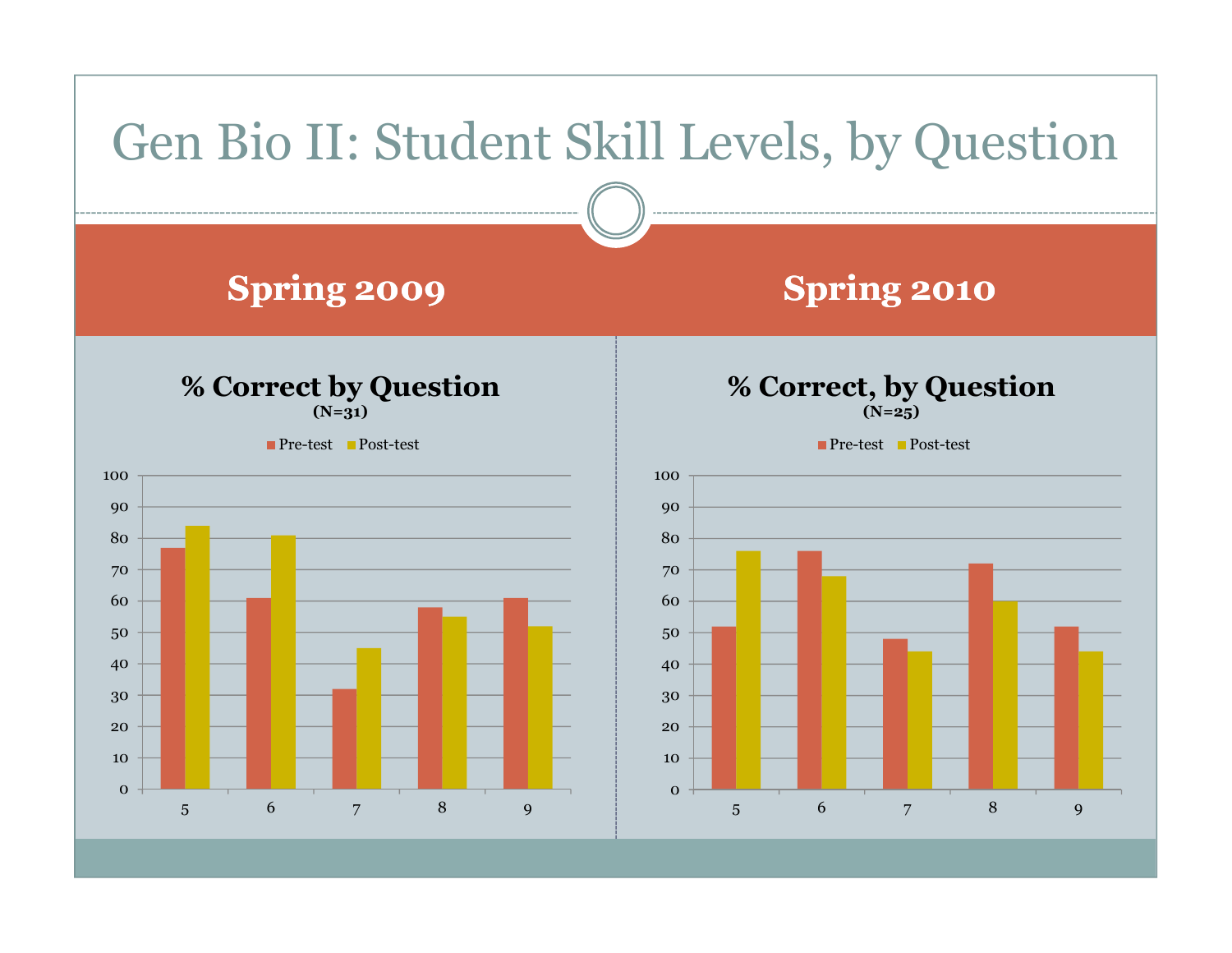### Gen Bio II: Results

- $\bullet$  No changes in confidence levels over semester for graph interpretation or arithmetic skills
- $\bullet$  Increase confidence in probability skills both semesters, probably insignificant
- $\bullet$  Post-test scores were not significantly different from pre-test scores
- $\bullet$  The only skills improvements were for arithmetic skills (second semester) and probability skills (first semester)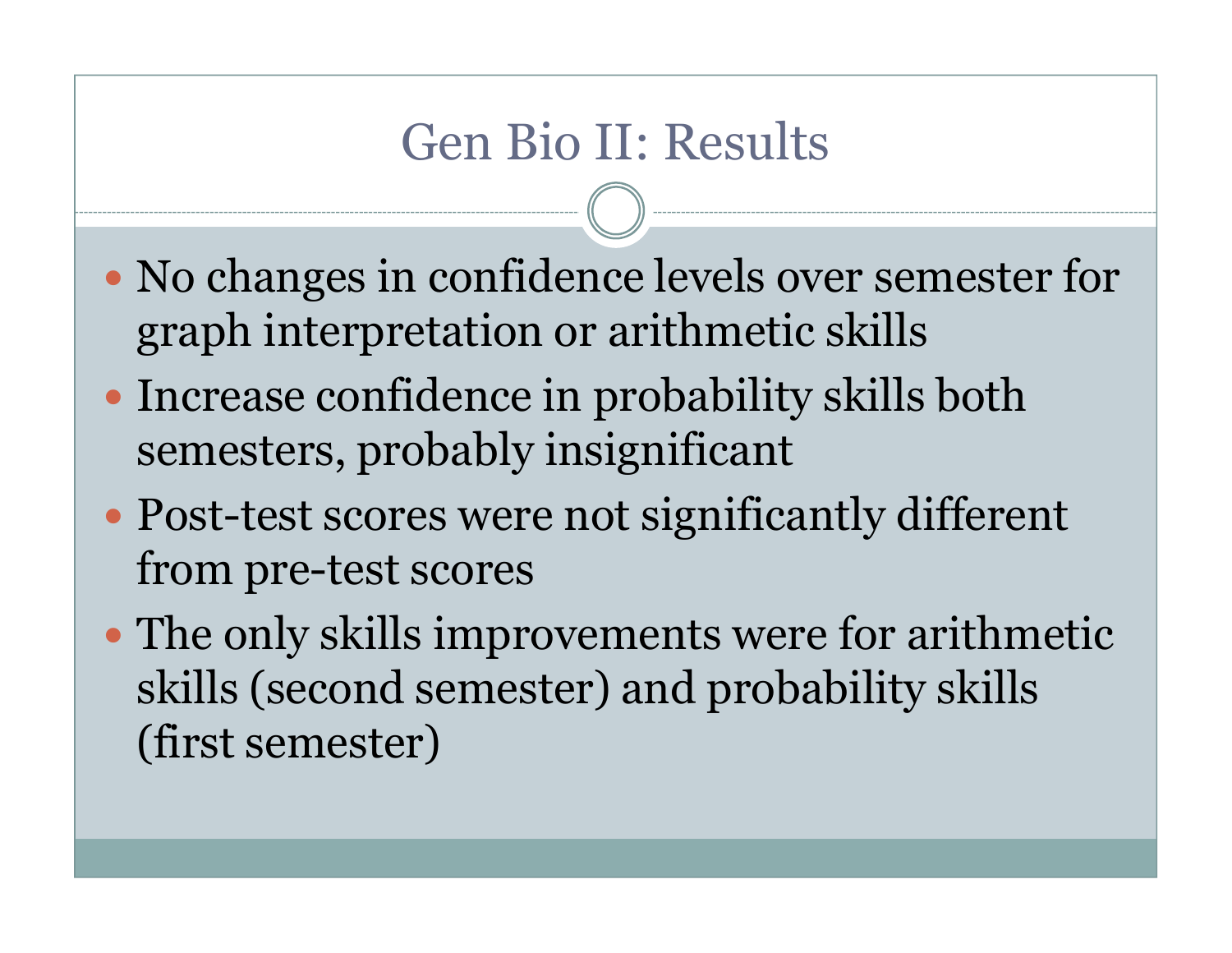## Anatomy & Physiology I

#### **GRAPH INTERPRETATION**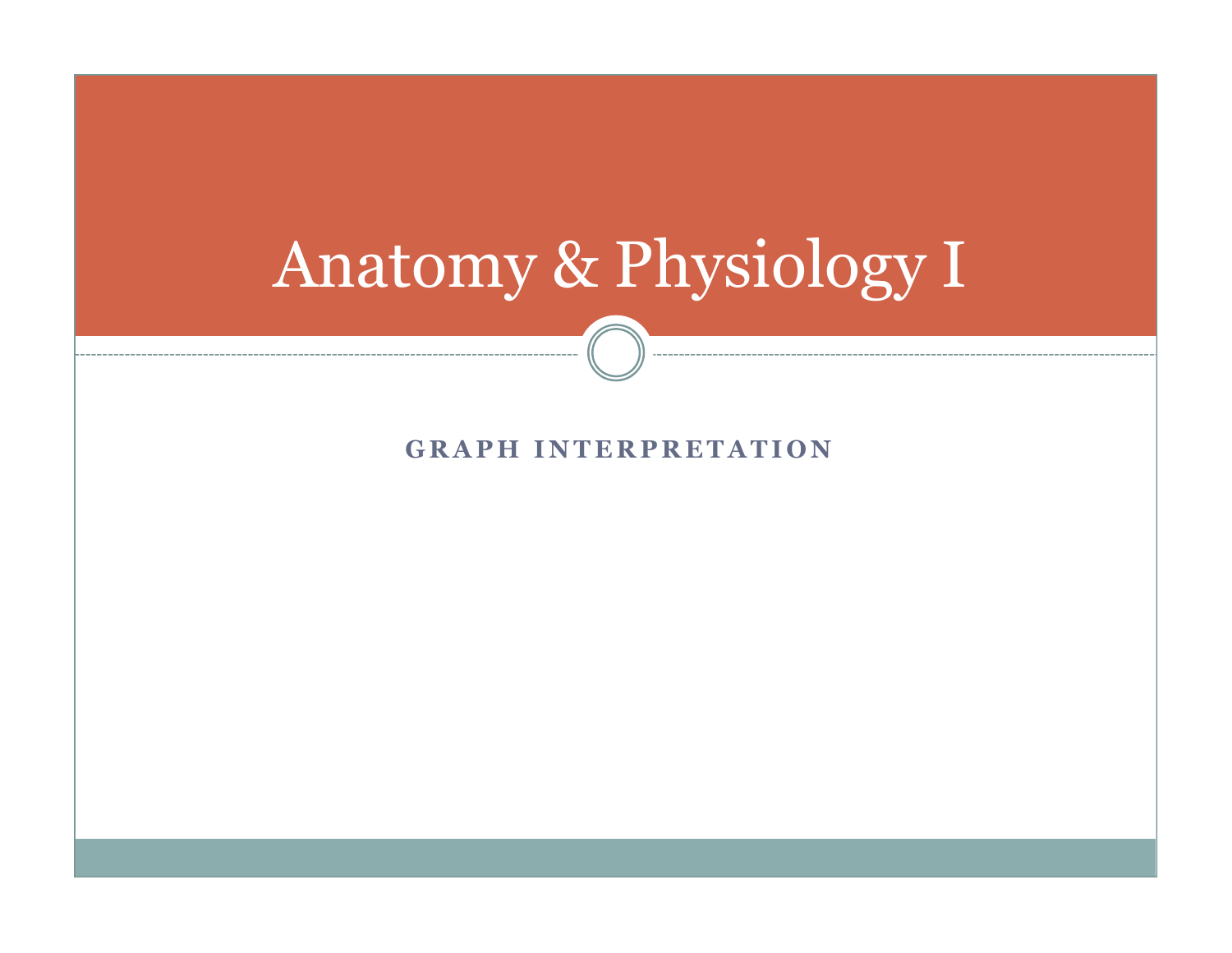#### Human Anatomy and Physiology I

- $\bullet$  A & P I is a requirement for Licensed Practical Nursing, Nursing, Nuclear Medicine Technology, and Radiologic Technology. Other programs: Therapeutic Recreation, Nutrition, Medical Lab Technology, and Liberal Arts-Biology.
- $\bullet$ • ~25 sections/semester with ~600 total students per semester
- $\bullet$  Students must have completed all remedial requirements prior to enrolling in this course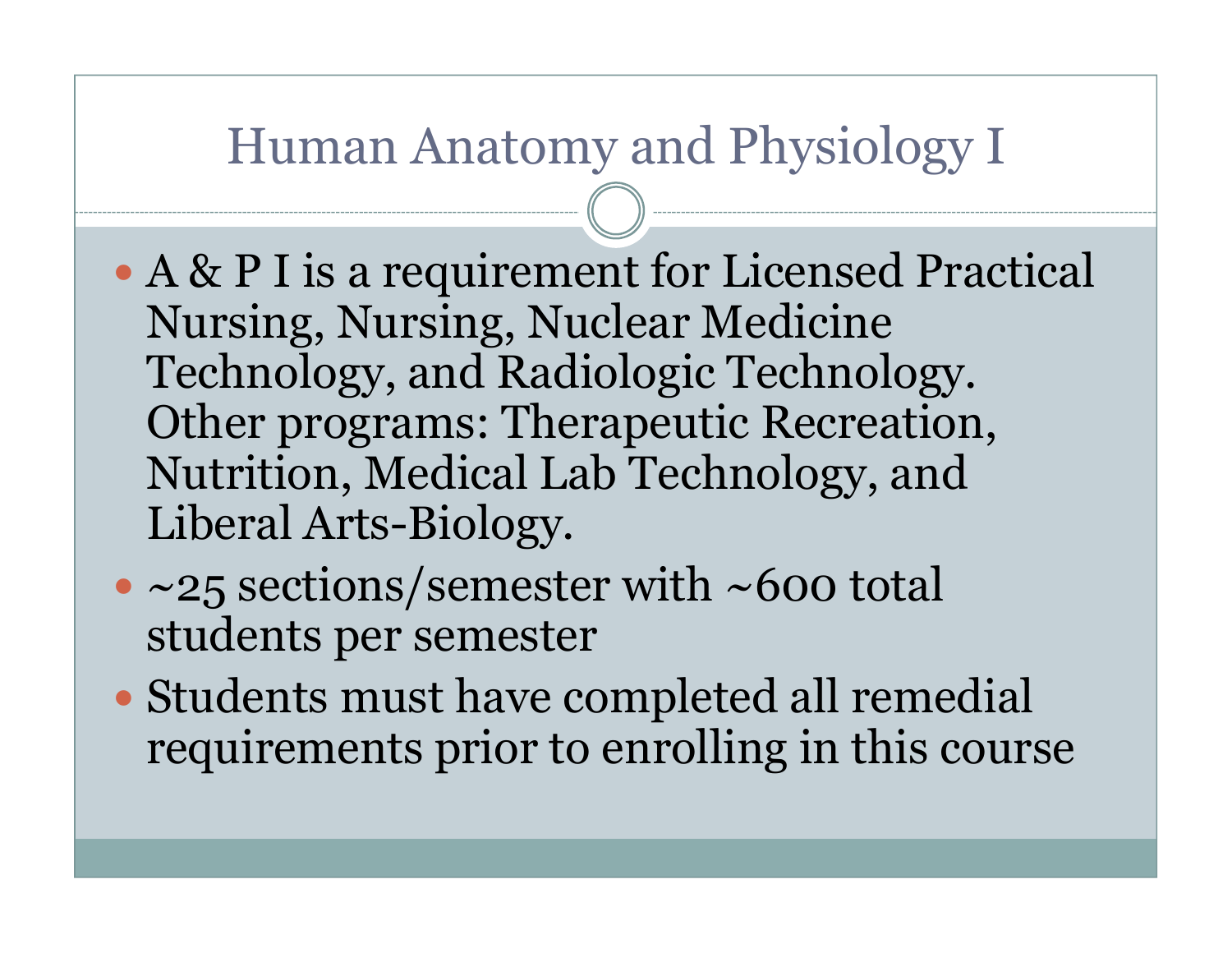### A&P I: Quantitative Literacy Modules

- $\bullet$  Skills Emphasized:
	- Graph interpretation
- $\bullet$  Modules Implemented:
	- $\bigcirc$ QL Lab Module 1. Osmosis
	- QL Lecture Module 1. pH and buffers
	- QL Lecture Module 2. Membrane Potential
	- $\bigcirc$ QL Lecture Module 3. Muscle Contraction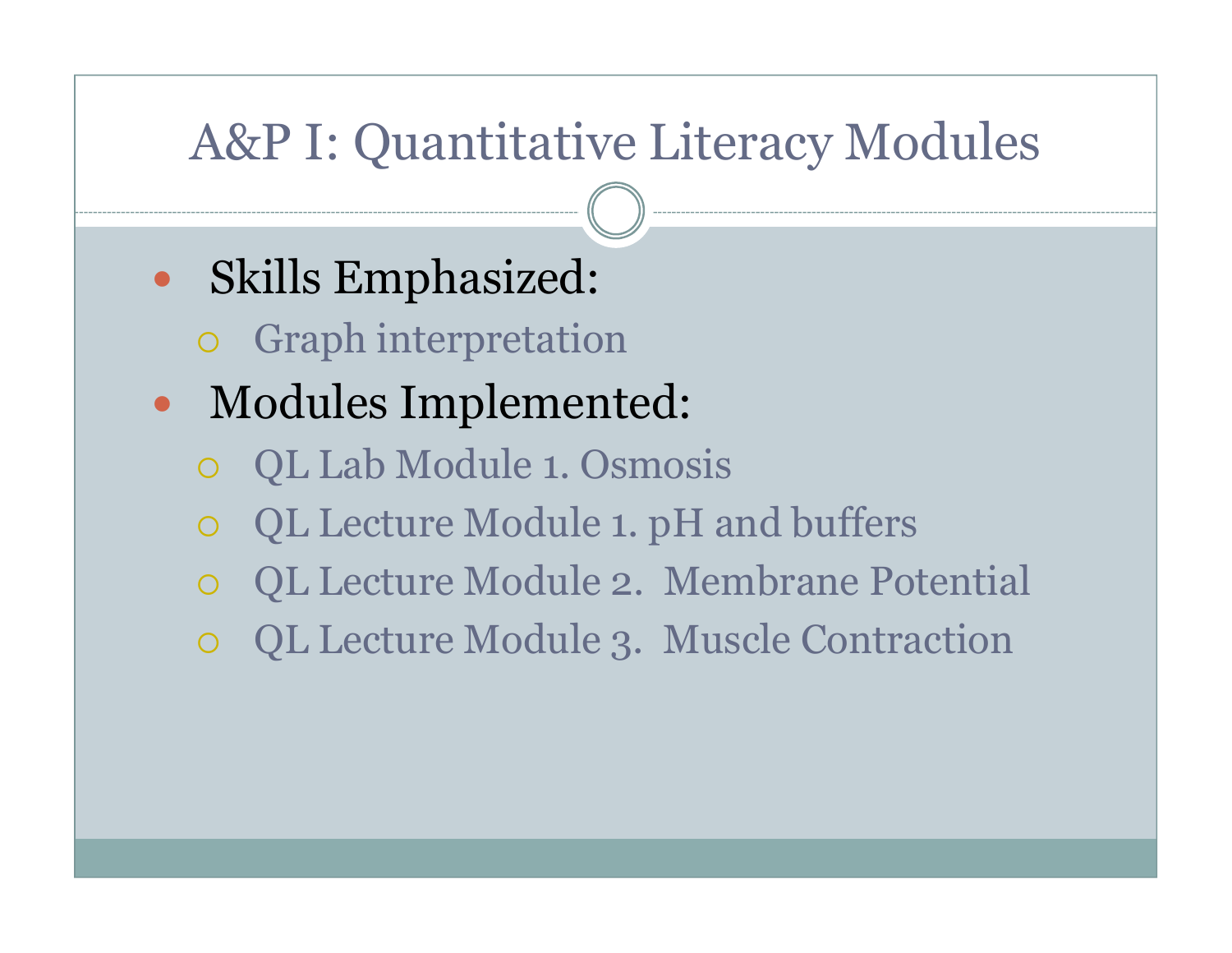Example: Lecture Module 2 Membrane Potential (Graph Interpretation)

- $_1$ ) What is the value of the membrane potential when the membrane is at its resting membrane potential (RMP) at 0 msec?
	- i.Is the membrane polarized?
	- ii.Explain your answer to i.
- 2) What is the value of local potential A at 3 msec?i. Is the value of the membran potential closer to zero?i.Is it more or less polarized?ii.How do you call this change in membrane potential?



i.What made the membrane potential change?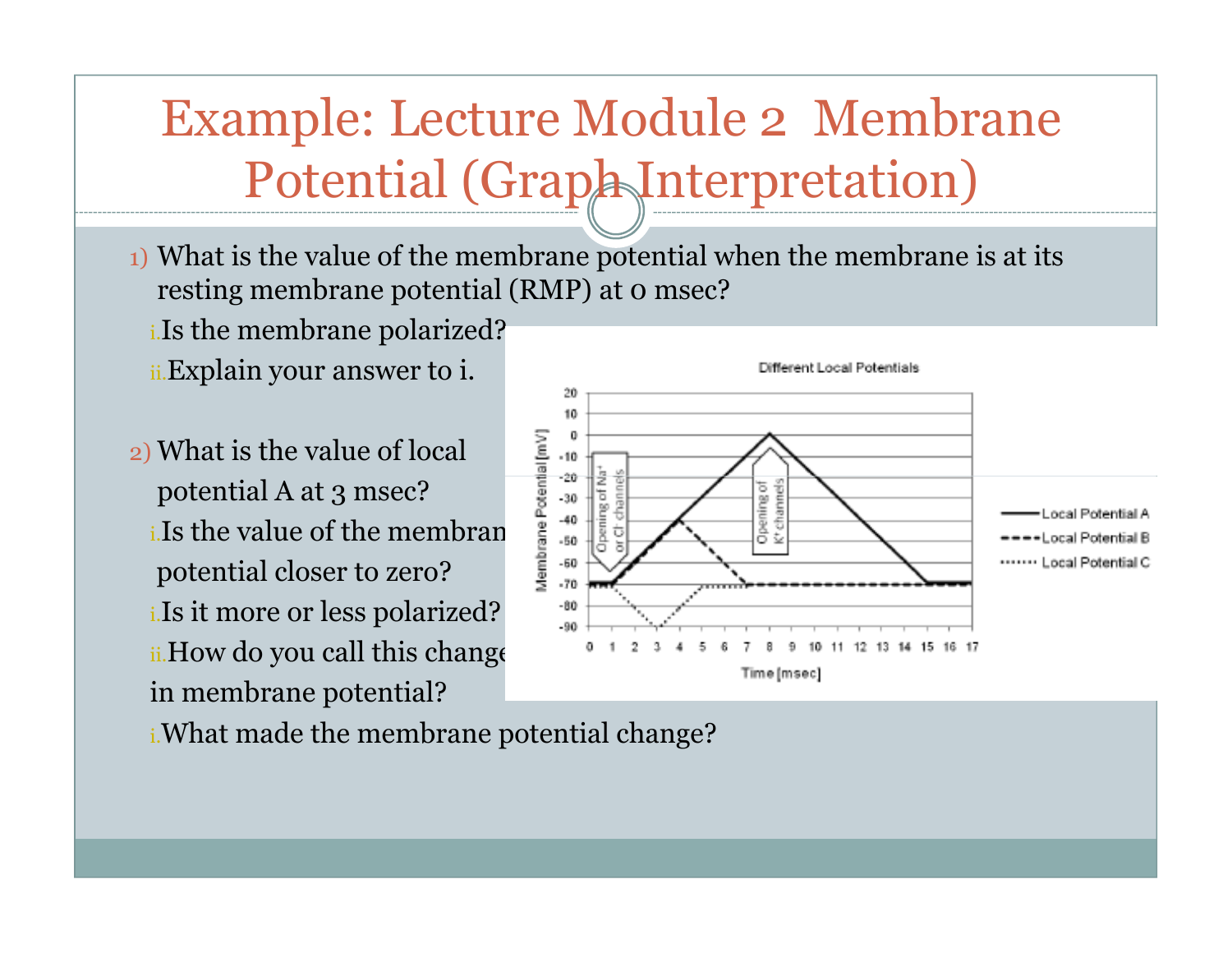#### Anatomy & Physiology I: Assessment

- Oral evaluation during class based on whether the<br>students can answer questions related with graph students can answer questions related with grap<sup>h</sup> interpretation
- Administration of pre and post - tests to evaluate: a) Students' self-confidence in grap<sup>h</sup> interpretation b) Accuracy in the actual interpretation of <sup>a</sup> graph.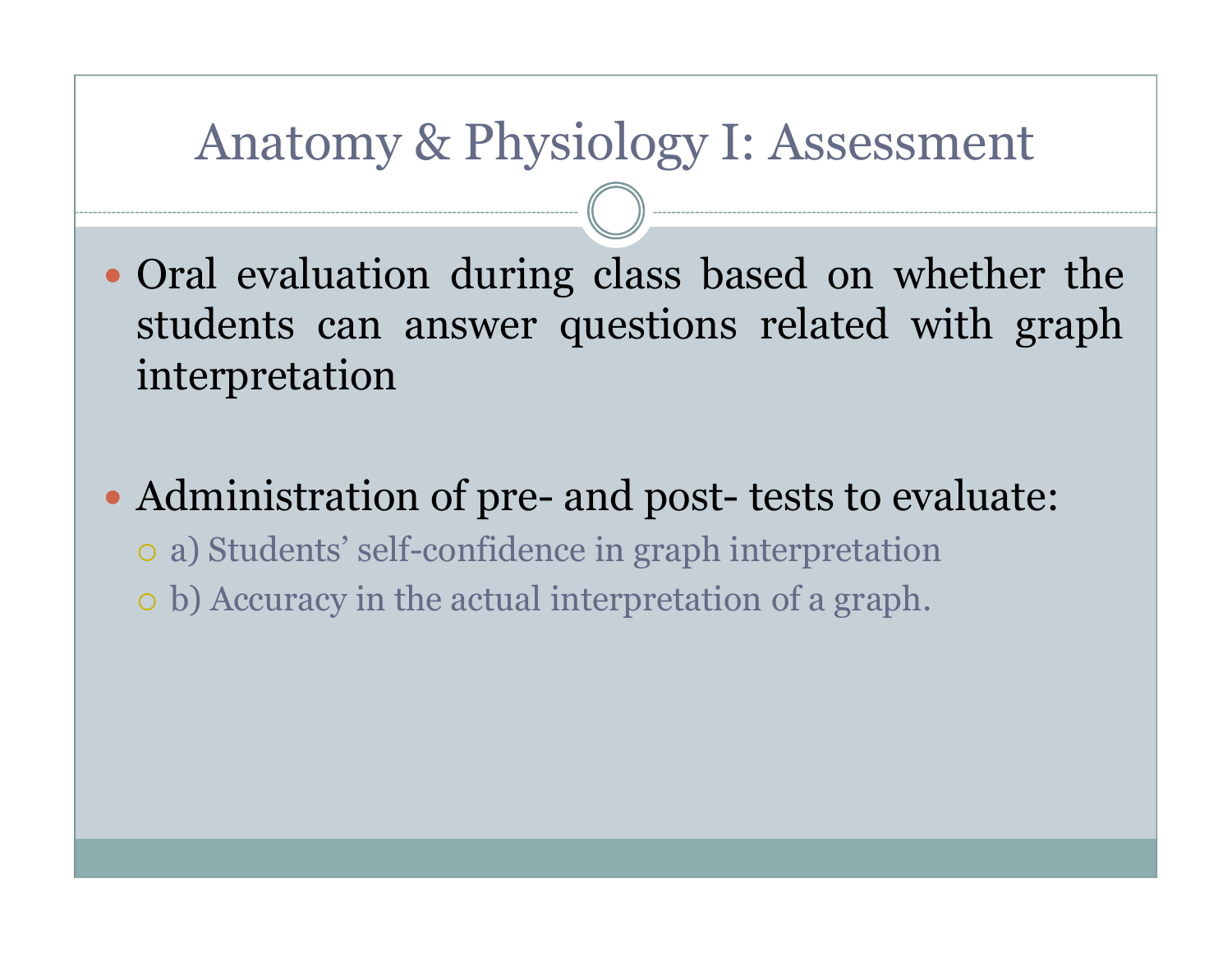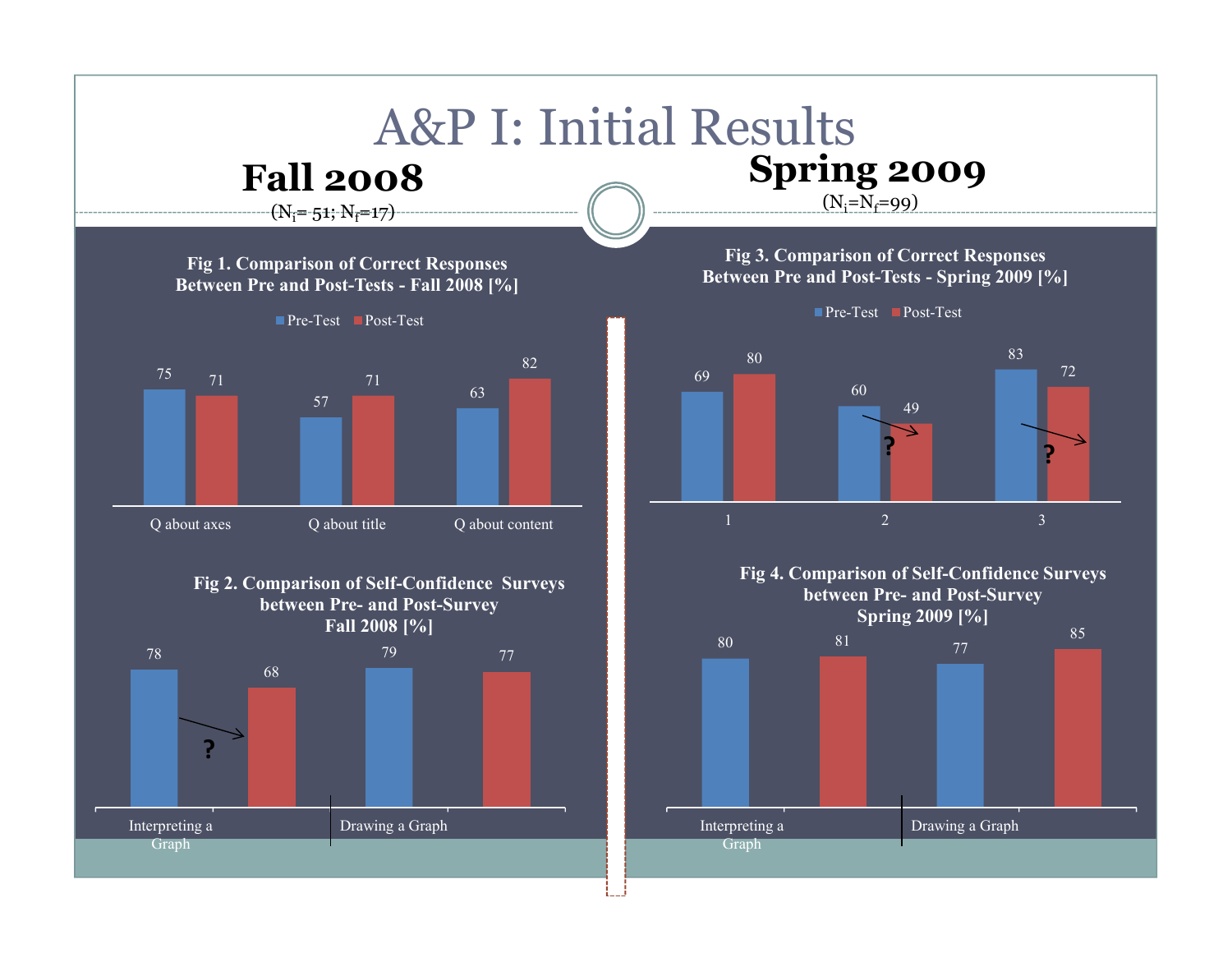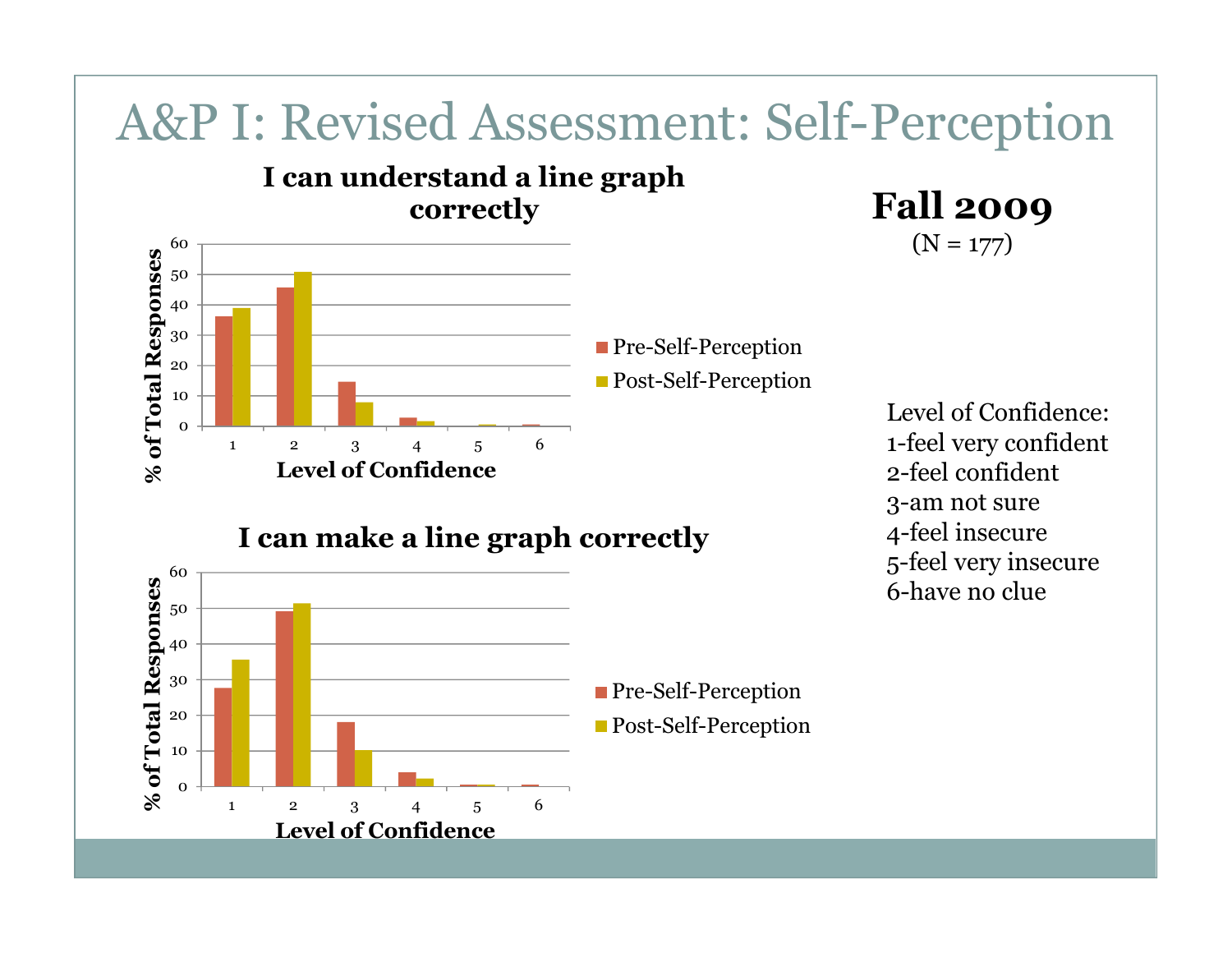#### A&P I: Revised Assessment: QL Skills

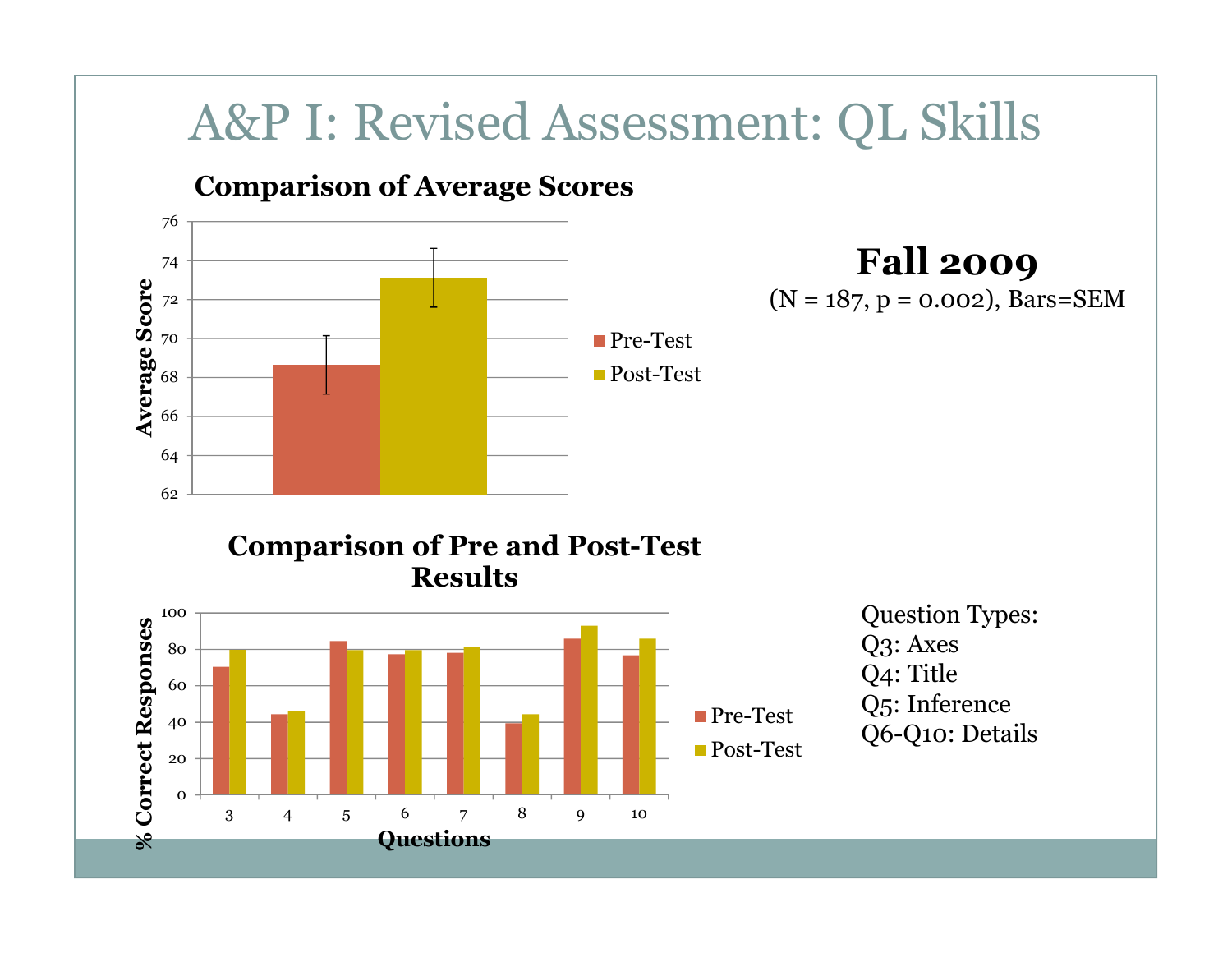#### A & P I: Results

- $\bullet$  After small initial trials, the pre-test/post-test was redesigned
- $\bullet$  There were small improvements in confidence levels during both semesters for graph interpretation and graph creation skills
- $\bullet$  Student scores on the post-test were significantly higher than the pre-test scores in the final semester with a large sample size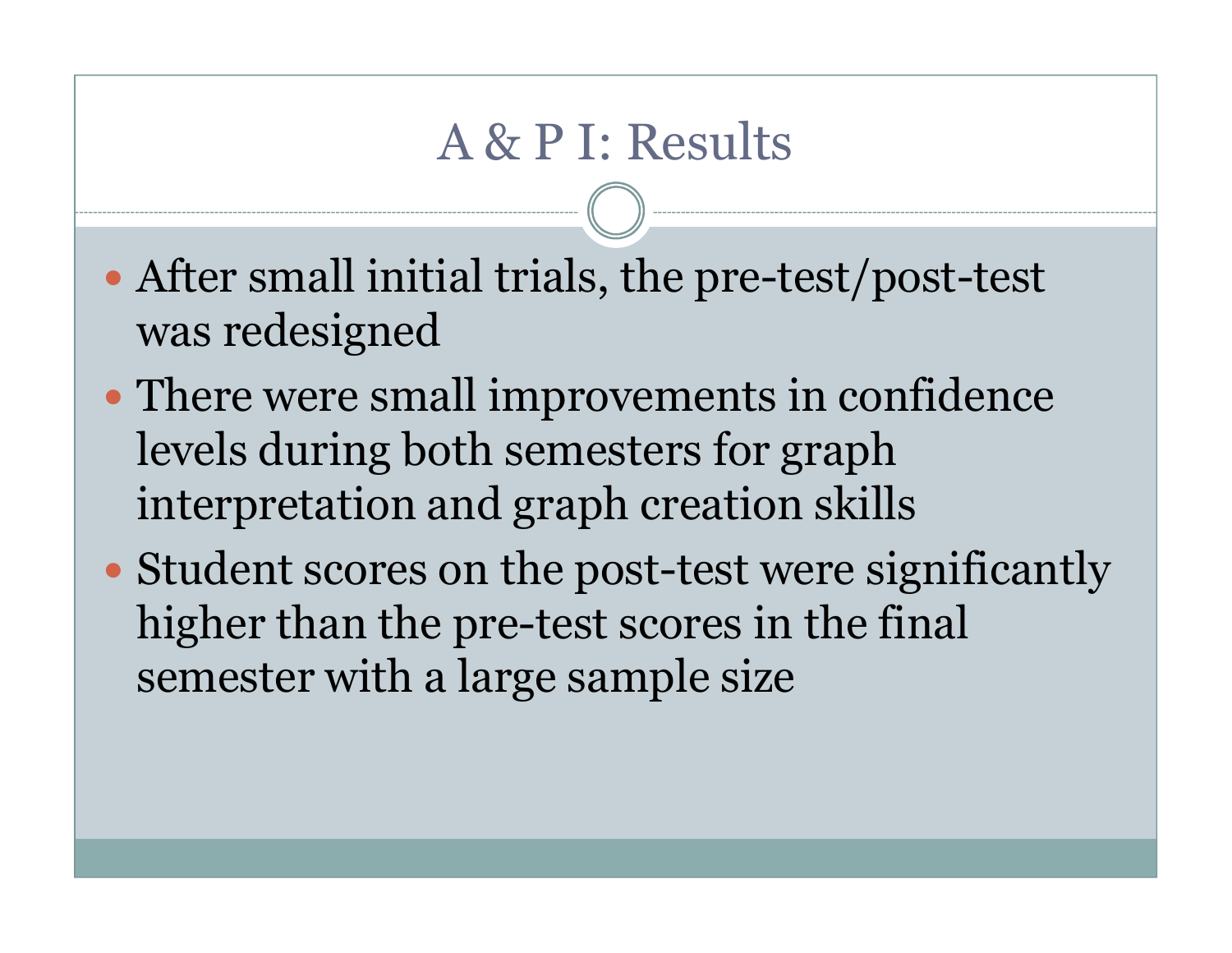#### Results Summary & Conclusions

- We've seen minor improvements in probability skills (Gen Bio II) and graph interpretation skills (Gen Bio I, A&P I) with the implementation of QL modules.
- We did not achieve 100% participation by faculty, although participation improved in A&P I.
- The key to getting faculty to participate is integration of QL activities and assessments into the overall course structure, and maximizing the ease of implementation of<br>both activities and assessment tools.
- The key to getting students to participate is integration of QL activities and assessments into the overall course structure & attaching a grade of some sort to the activities.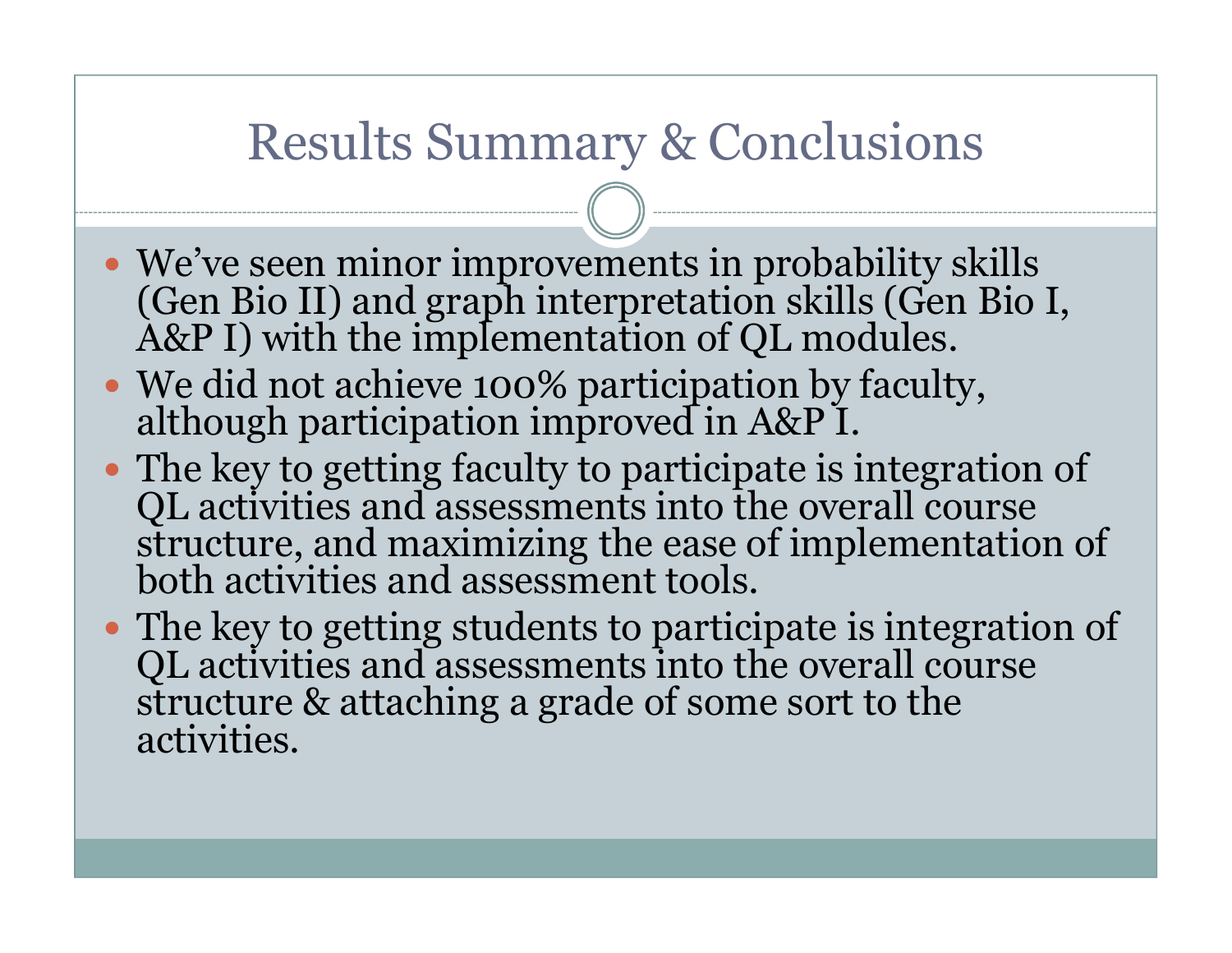#### Steps Taken Since the Conclusion of this Project

- Full integration of these activities into the course activities, assessments, and revision procedures
	- Some activities have been modified or replaced as a result of student & faculty feedback
	- o Assessment is now conducted as part of the overall department assessment effort, using common final questions
- Implementation of new PowerLab activities in<br>Introductory General Biology Land Anatomy & Introductory General Biology I and Anatomy & Physiology II. These new activities are hands-on, data-driven, experimental activities in which students collect data and interpret graphs.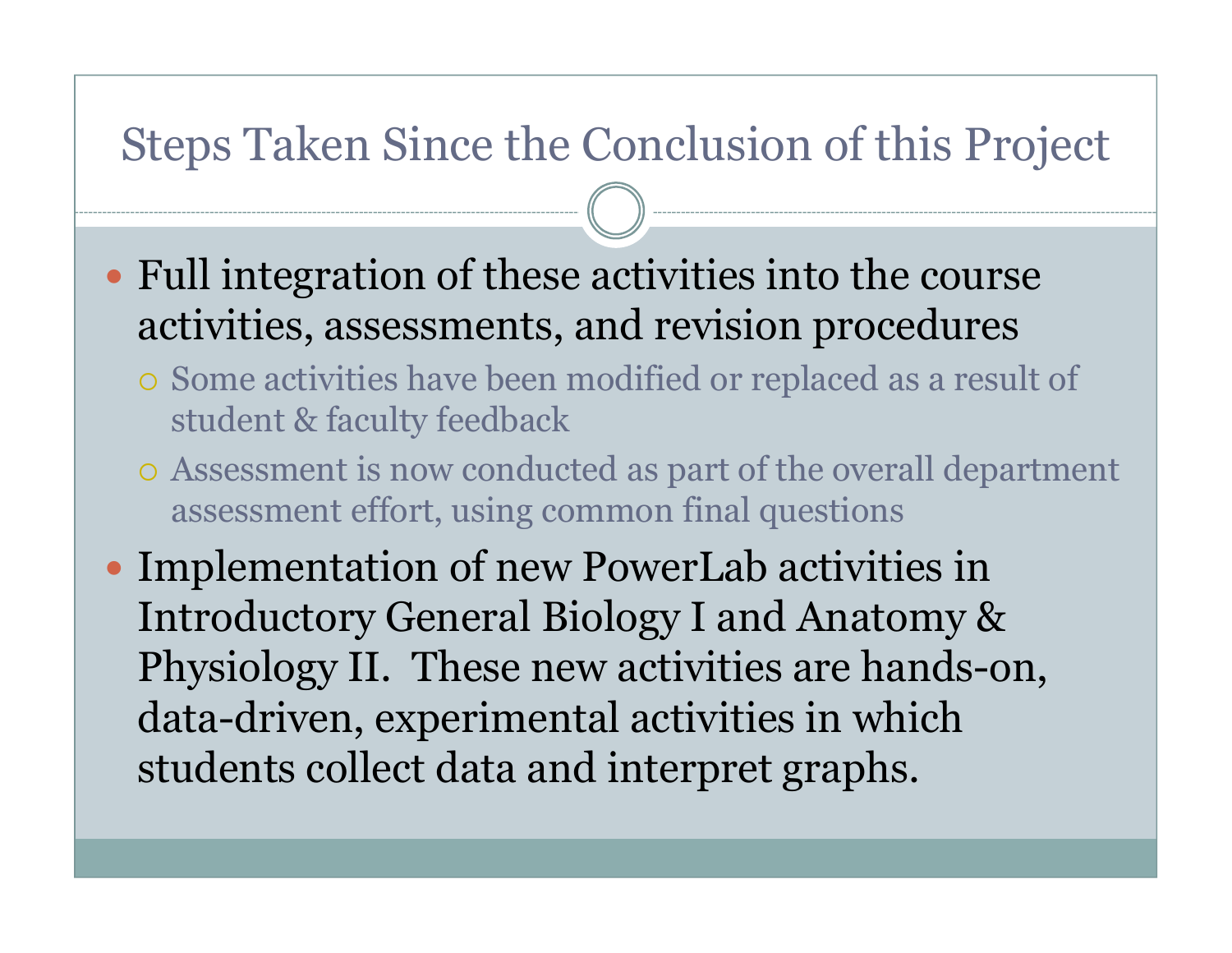

- Funding: Perkins Grant (The federal Carl D. Perkins Career and Technical Education Improvement Act of 2006)
- Dr. Harriet Shenkman and the BCC Center for<br>Teaching Excellence administered the grant Teaching Excellence administered the grant
- Biology Department faculty members for using the QL activities and collecting assessment data
- Student participants in 2008-2009 biology courses
- Dr. Susan Forman for providing mathematical and pedagogical help in designing the quantitative literacy modules